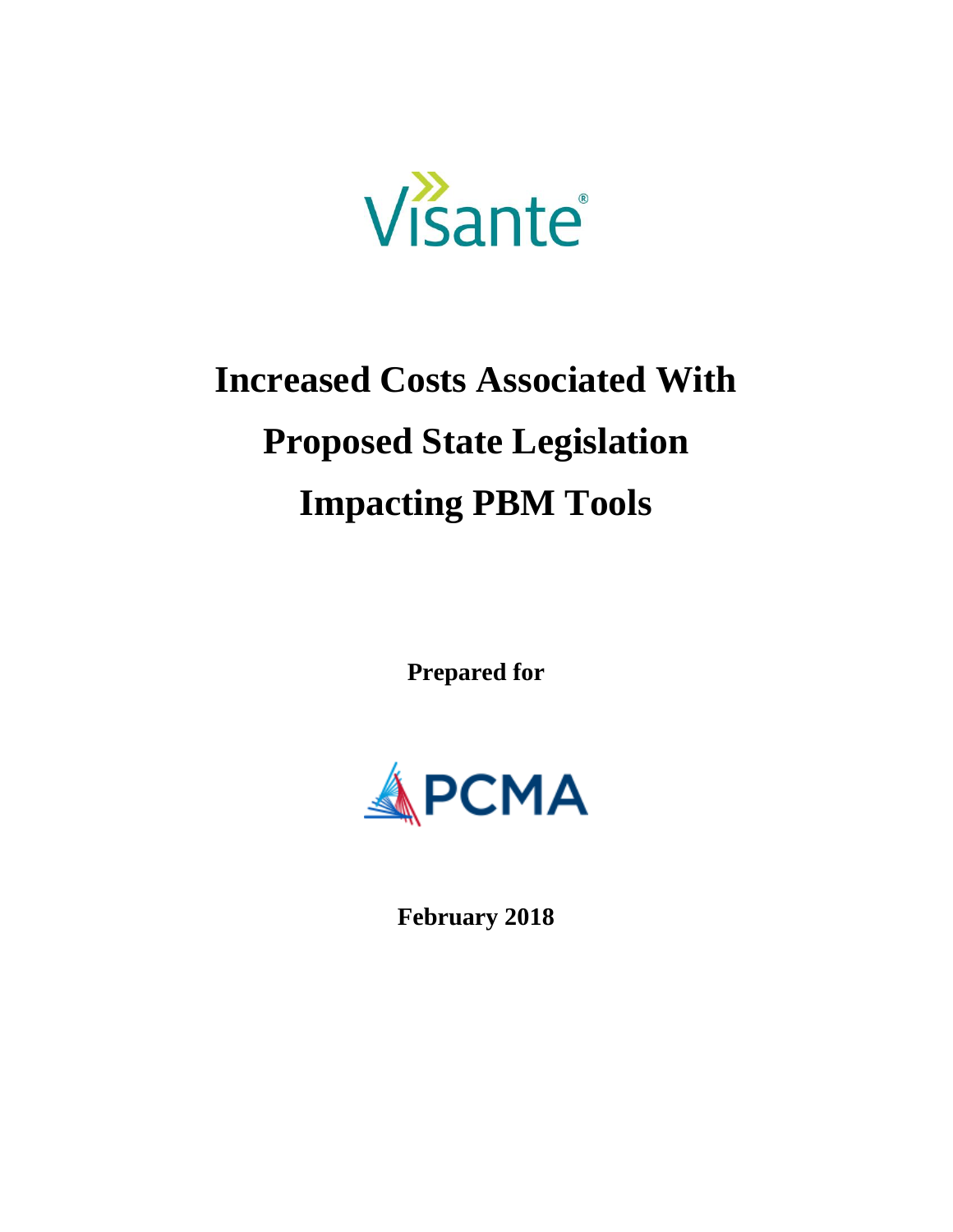## **Table of Contents**

| I. |                                                                                                                                                                                                                                                                                                                                                                                                                                                                                                                                                                                                                                                                                                                                                                                                                                                                                                                                                                 |  |  |  |  |  |  |  |
|----|-----------------------------------------------------------------------------------------------------------------------------------------------------------------------------------------------------------------------------------------------------------------------------------------------------------------------------------------------------------------------------------------------------------------------------------------------------------------------------------------------------------------------------------------------------------------------------------------------------------------------------------------------------------------------------------------------------------------------------------------------------------------------------------------------------------------------------------------------------------------------------------------------------------------------------------------------------------------|--|--|--|--|--|--|--|
|    |                                                                                                                                                                                                                                                                                                                                                                                                                                                                                                                                                                                                                                                                                                                                                                                                                                                                                                                                                                 |  |  |  |  |  |  |  |
|    |                                                                                                                                                                                                                                                                                                                                                                                                                                                                                                                                                                                                                                                                                                                                                                                                                                                                                                                                                                 |  |  |  |  |  |  |  |
|    | <b>Cost Impact of Disclosure Mandates</b><br>٠<br>CBO Says Disclosure Mandates Could "Compress" Rebates and Discounts<br>$\bullet$<br>FTC Says Disclosure Mandates Could Lead to Tacit Collusion<br>$\bullet$<br>Compare PBM Negotiations to Sealed-Bid Auctions<br>٠<br><b>Confidential Plan Sponsor RFP Process Drives Competition Among PBMs</b><br>٠<br>Plan Sponsors Can Negotiate Full Pass-Through of Manufacturer Rebates<br>٠                                                                                                                                                                                                                                                                                                                                                                                                                                                                                                                          |  |  |  |  |  |  |  |
|    | В.                                                                                                                                                                                                                                                                                                                                                                                                                                                                                                                                                                                                                                                                                                                                                                                                                                                                                                                                                              |  |  |  |  |  |  |  |
|    | <b>Cost Impact of Fiduciary Mandates</b><br>٠<br>PBMs Are Not Fiduciaries According to DOL and Federal Courts<br>٠<br>Fiduciary Status Would Create Conflicting Obligations for PBMs<br>٠<br>Legal Liabilities and Costs Would Increase Under Fiduciary Mandates<br>$\bullet$<br>Fiduciary Mandates Would Decrease the Use of PBM Tools<br>$\bullet$<br>Performance-Based Contracting Would Be Undermined by Fiduciary Mandates<br>$\bullet$<br>Fiduciary Mandates Would Increase Administrative Costs<br>$\bullet$<br>$\mathbf{C}$ .<br>Cost Impact of Limitations on Prior Authorization and Step Therapy<br>$\bullet$<br>PA and ST Used to Help Ensure Prescriptions Are Safe and Appropriate<br>$\bullet$<br>FTC Finds Plans Use PA and ST to Lower Costs<br>$\bullet$<br>NASEM Suggests Formulary Controls Keep Premiums Low<br>٠<br>NASEM Recommends More, Not Less, Formulary Flexibility<br>$\bullet$<br>Every Plan Has an Appeals Process<br>$\bullet$ |  |  |  |  |  |  |  |
|    | D.                                                                                                                                                                                                                                                                                                                                                                                                                                                                                                                                                                                                                                                                                                                                                                                                                                                                                                                                                              |  |  |  |  |  |  |  |
|    | Cost Impact of Any Willing Specialty Pharmacy Requirements<br>FTC Says Any Willing Pharmacy Provisions Would Reduce Discounts<br>$\bullet$<br>Academic Analysis Finds Any Willing Pharmacy Laws Associated With Higher Costs<br>$\bullet$<br>Low Volume of Specialty Prescriptions Amplifies Impact of Any Willing Pharmacy Legislation<br>$\bullet$<br>Only Select Pharmacies Typically Meet Specialty Pharmacy Network Requirements<br>$\bullet$<br>Payer-Aligned Specialty Pharmacies Provide Unique Clinical and Operational Services<br>$\bullet$<br>Physicians Say Not All Pharmacies Capable of Dispensing Specialty Drugs<br>٠<br>Accreditation and Credentialing a Key Aspect of Network Requirements<br>$\bullet$<br>Impact of Any Willing Pharmacy Legislation on Savings From Specialty Benefit Management<br>٠                                                                                                                                     |  |  |  |  |  |  |  |
|    |                                                                                                                                                                                                                                                                                                                                                                                                                                                                                                                                                                                                                                                                                                                                                                                                                                                                                                                                                                 |  |  |  |  |  |  |  |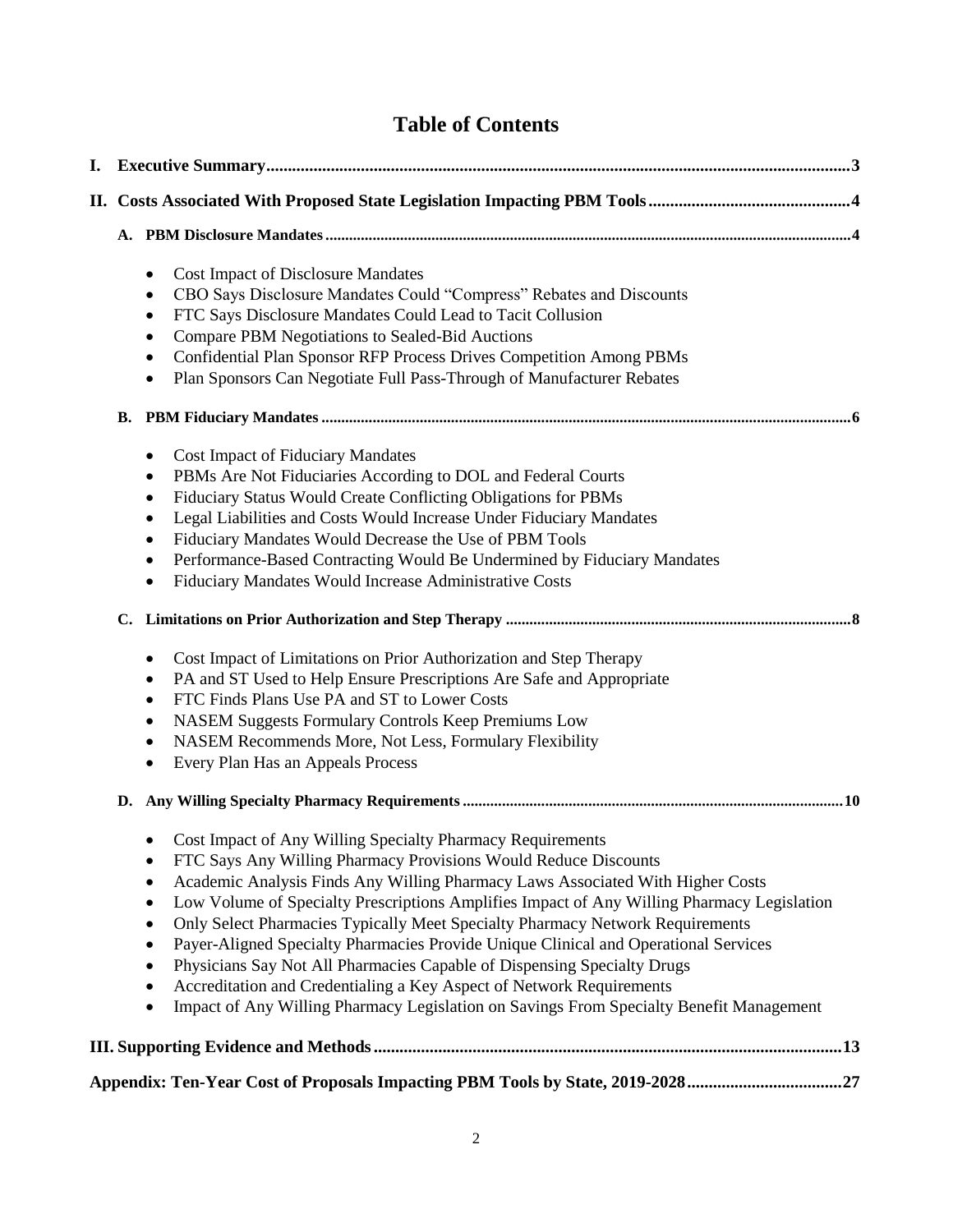## <span id="page-2-0"></span>**I. Executive Summary**

Visante was commissioned by the Pharmaceutical Care Management Association (PCMA) to estimate the potential cost impact of four types of state legislation impacting pharmacy benefit management (PBM) tools: PBM disclosure mandates, PBM fiduciary mandates, limits on prior authorization (PA) and step therapy (ST), and any willing specialty pharmacy requirements. As a general rule, such state legislation would affect only plan sponsors for commercial, fully insured plans. These plans provide prescription drug benefits to an estimated 90 million Americans. To make our estimates, we conducted a comprehensive review of the published evidence on how much PBM tools save as they are currently used in the marketplace and created an economic model of the impact of legislative proposals on the use of these tools and the resulting impact on projected drug expenditures for the fully insured commercial market for the next 10 years.

Proposals to restrict the use of PBM tools limit options that plan sponsors can use to manage their drug benefit costs. Some legislation may prohibit the use of a PBM tool entirely, driving savings to zero. Other legislation may negatively affect the full use of PBM tools and compress the range of savings achieved in the marketplace. We modeled how the savings from those tools would be reduced and how projected drug expenditures might increase over the next 10 years as a result.

## **Major Findings:**

- **PBM Disclosure Mandates:** Proposed disclosure mandates include legislative and regulatory measures that would require PBMs to divulge the contractual price concessions they have negotiated with drug manufacturers and pharmacies. According to the Federal Trade Commission (FTC), disclosure mandates could result in tacit collusion and standardization of contract terms. We predict that disclosure mandates **would increase projected drug expenditures by an estimated 4.3% over the next 10 years**.
- **PBM Fiduciary Mandates:** Fiduciary mandates are state proposals to designate PBMs as fiduciaries for their health plan/employer clients. Such mandates would reduce savings from many PBM tools, including PA, ST, and other PBM tools that improve formulary performance and manage drug utilization. Fiduciary mandates would also likely increase PBM costs for liability insurance. We predict that fiduciary mandates **would increase projected drug expenditures by an estimated 5.8% over the next 10 years**.
- **Limitations on Prior Authorization and Step Therapy:** Some states are considering proposals to limit or prohibit the ability of health plans and their PBMs to implement PA and ST protocols. We predict that prohibiting the use of PA and ST **would increase projected drug expenditures by an estimated 4.6% over the next 10 years**.
- **Any Willing Specialty Pharmacy Requirements:** Some states are considering proposals to restrict the ability of health plans and PBMs to selectively contract for the provision of specialty pharmacy services by imposing any willing pharmacy requirements on such contracts. Such proposals would likely reduce specialty pharmacy network discounts and negatively impact the use of PBM tools that improve formulary performance and manage drug utilization. We predict that any willing specialty pharmacy requirements **would increase projected drug expenditures by an estimated 2.9% over the next 10 years**.

In this report, we review the evidence and methods underlying these estimates.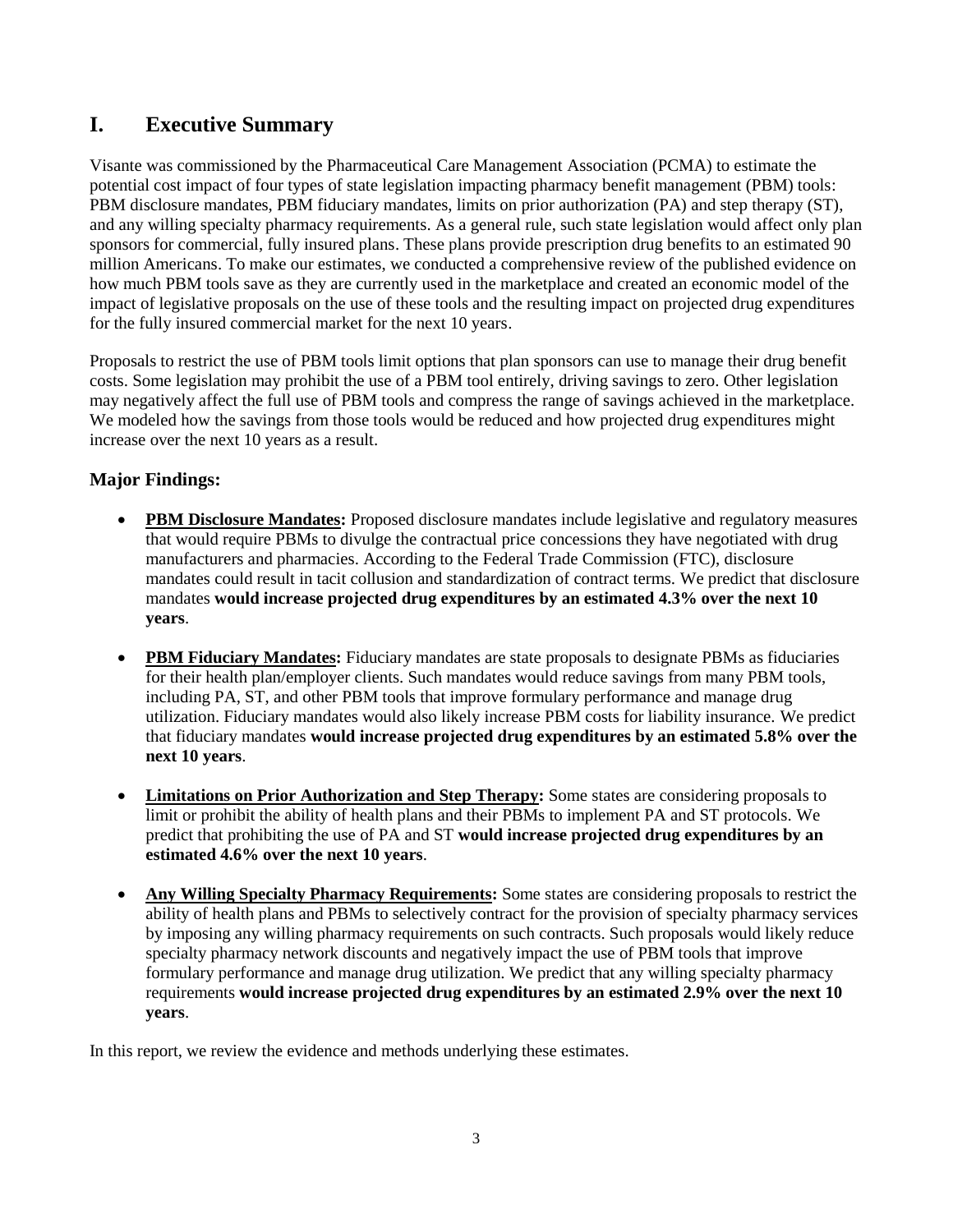## <span id="page-3-0"></span>**II. Costs Associated With Proposed State Legislation Impacting PBM Tools**

## <span id="page-3-1"></span>**A. PBM Disclosure Mandates**

**Issue:** Proposed disclosure mandates include legislative and regulatory measures that would require PBMs to divulge the contractual price concessions they have negotiated with drug manufacturers and pharmacies.

**Cost Impact of Disclosure Mandates:** Mandatory disclosure would reduce savings from manufacturer rebates and pharmacy network discounts. Savings delivered by these PBM tools are significant. Some brand drugs have rebates of more than 50%. Preferred pharmacy networks deliver incremental discounts of up to 8 percentage points greater than traditional retail networks. We predict the following cost impacts:

- Disclosure mandates would likely result in tacit collusion among manufacturers, creating less variability and standardization around the lower end of the current range of rebates in the market. We predict that this compression in rebates would reduce average rebates by about 3% across all brand drugs.
- Disclosure mandates would also negatively impact pharmacy network discounts, with standardization and a compression of the range of network discounts toward the low end of the current marketplace range. Pharmacy network discounts would be compressed for different pharmacy channels and types of networks. Average retail network discounts (baseline discounts) would be cut by a half of a percentage point relative to cash prices charged to uninsured patients, while the incremental discounts over baseline associated with other pharmacy options such as preferred pharmacies, specialty, and mail-service would be cut in half.
- Combined, these negative effects on rebates and network discounts would increase projected drug expenditures by an estimated 4.3% over the next 10 years.
- PBM clients that currently maximize the use of the affected PBM tools would experience a much greater negative impact than others. These clients would see their projected drug expenditures increase by 8.6%, double the market average.

**Discussion:** Transparency remains a watchword in the healthcare cost debate. State policymakers have considered various proposals to mandate the disclosure of intermediate prices and discounts within the drug supply chain, including the price concessions that PBMs negotiate with drug manufacturers and pharmacies. However, government agencies—including the Congressional Budget Office (CBO) and the Federal Trade Commission (FTC)—have cautioned that such proposals can raise costs.

## *CBO Says Disclosure Mandates Could "Compress" Rebates and Discounts*

CBO has noted that disclosure requirements could allow firms to "observe the prices charged by their rivals, which could lead to reduced competition."<sup>1</sup> According to CBO, the "disclosure of rebate data would probably cause the variation in rebates among purchasers to decline," leading to a "compression in rebates."<sup>2</sup> This compression would likely most adversely impact large program sponsors that would otherwise be able to extract the largest discounts.<sup>3</sup> At the inception of the Part D program, CBO estimated that PBM disclosure mandates would have increased costs in that program by \$40 billion over 10 years.<sup>4</sup>

 1 "Increasing transparency in the pricing of health care services and pharmaceuticals," Congressional Budget Office, Jun. 5, 2008.

<sup>&</sup>lt;sup>2</sup> Letter to Rep. Joe Barton and Rep. Jim McCrery, U.S. House of Representatives, Congressional Budget Office, Mar. 12, 2007.

<sup>3</sup> "Assessing the budgetary implications of increasing transparency of prices in the pharmaceutical sector," The Moran Company, Apr. 2017.

<sup>&</sup>lt;sup>4</sup> "H.R. 1 Medicare Prescription Drug and Modernization Act of 2003 as passed by the House of Representatives on June 27, 2003 and S. 1 Prescription Drug and Medicare Improvement Act of 2003 as passed by the Senate on June 27, 2003, with a modification requested by Senate conferees," Congressional Budget Office Cost Estimate, Jul. 22, 2003.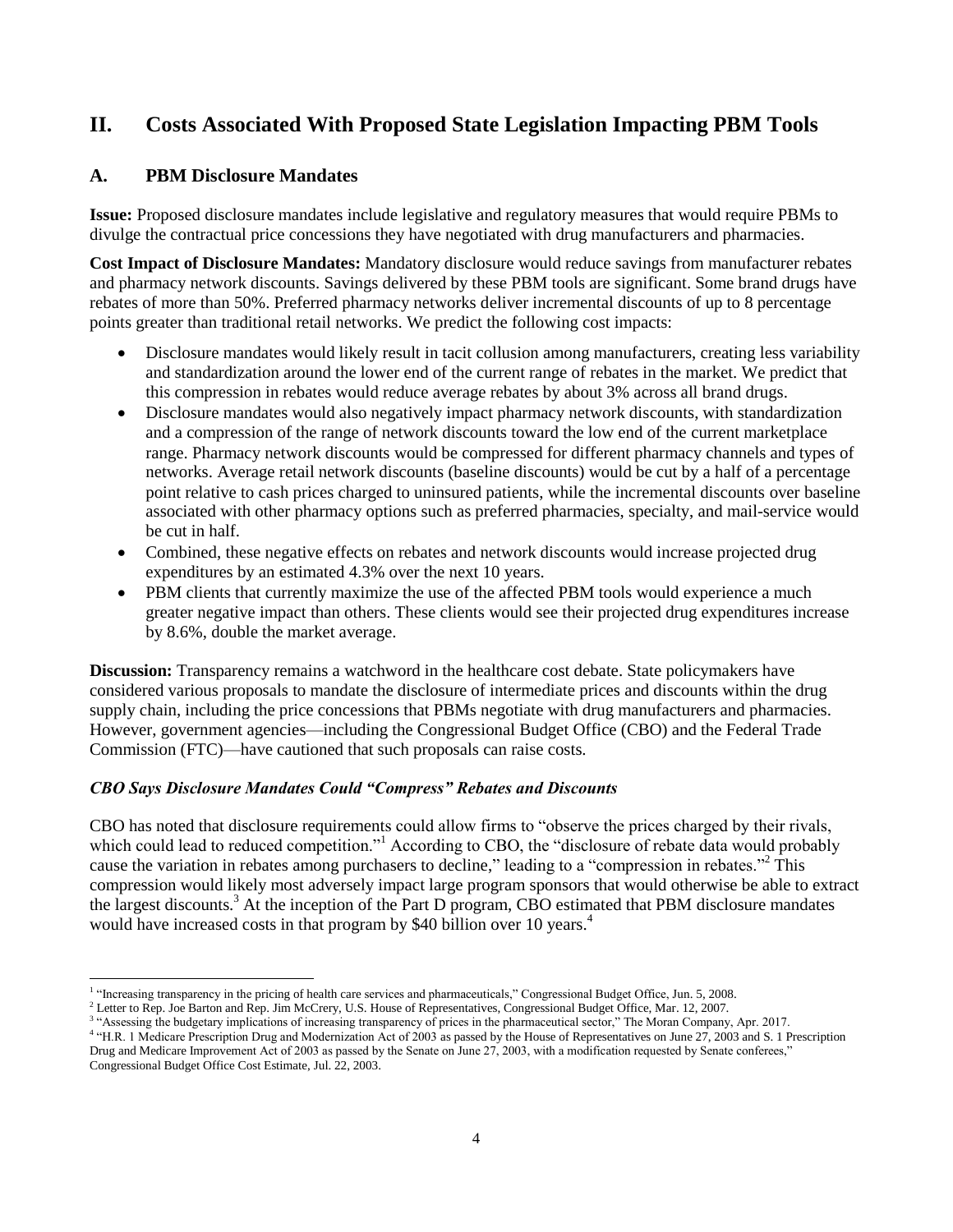#### *FTC Says Disclosure Mandates Could Lead to Tacit Collusion*

FTC has warned that "whenever competitors know the actual prices charged by other firms, tacit collusion—and thus higher prices—may be more likely." 5 FTC concluded that PBM disclosure mandates could "undermine the ability of some consumers to obtain the pharmaceuticals and health insurance they need at a price they can afford<sup>"6</sup>

#### *Compare PBM Negotiations to Sealed-Bid Auctions*

In the current marketplace, contract negotiations between PBMs, manufacturers, and pharmacies are like sealed-bid auctions: manufacturers and pharmacies are encouraged to offer aggressive price concessions since they don't know what's being offered by their competitors. Without confidentiality, economists argue, "disclosure of commercially sensitive contract terms will tend to short-circuit this competitive dynamic" because manufacturers and pharmacies would "know that the granting of any concession will likely lead to pressure for its widespread adoption."<sup>7</sup>

#### *Confidential Plan Sponsor RFP Process Drives Competition Among PBMs*

Confidentiality of contract terms is also vital to encourage competition among PBMs as they bid to win contracts with their clients (plan sponsors). Most plan sponsors use sophisticated consultants to prepare requests for proposals (RFPs) that specify their needs and requirements in both price and non-price terms, auditing rights, and guarantees. The RFPs are typically sent out to four to 12 PBMs,<sup>8</sup> with each competing PBM blind to how its competitors will respond.

#### *Plan Sponsors Can Negotiate Full Pass-Through of Manufacturer Rebates*

Through the RFP process, plan sponsors can negotiate how manufacturer rebates will be handled and what levels of disclosure and reporting they desire from their PBM. Today, about 49% of PBM-client contracts in the commercial sector are negotiated to include full pass-through of manufacturer rebates to the plan sponsor.<sup>9</sup> Other clients elect to have PBMs retain a portion of the rebates to lower administrative fees.

"With no indication that clients of PBMs lack accurate information on the price and quality of the service that they intend to purchase, it is unclear how requiring PBMs to reveal information related to rebates received from pharmaceutical companies would improve market outcomes," according to FTC.<sup>10</sup> More broadly, FTC has concluded that "allowing competition among PBMs is more likely to yield efficient levels of payment sharing, disclosure, and price than contract terms regulated by government regulation."<sup>11</sup>

<sup>&</sup>lt;sup>5</sup> "Improving health care: a dose of competition," U.S. Federal Trade Commission and the U.S. Department of Justice, Jul. 2004.

<sup>6</sup> Letter from FTC to Rep. Patrick T. McHenry, U.S. Congress, Jul. 15, 2005; Letter from FTC to Assemblyman Greg Aghazarian, California State Assembly, Sept. 3, 2004.

<sup>7</sup> "Declaration of Adam B. Jaffee, Ph.D. in support of plaintiff's motion for preliminary injunction," Pharmaceutical Care Management Association v. G. Steven Rowe, Attorney General of the State of Maine.

<sup>&</sup>lt;sup>8</sup> [Statement of the Federal Trade Commission concerning](https://www.ftc.gov/sites/default/files/documents/public_statements/statement-commission-concerning-proposed-acquisition-medco-health-solutions-express-scripts-inc./120402expressmedcostatement.pdf) the proposed acquisition of Medco Health Solutions by Express Scripts, Inc., FTC File No. 111-0210, Apr. 2, 2012.

<sup>9</sup> ["PBMI research report: 2017 trends in drug benefit design,"](https://www.pbmi.com/PBMI/Research/Store/BDR.aspx) Pharmacy Benefit Management Institute, 2017.

<sup>&</sup>lt;sup>10</sup> Letter from FTC to Rep. Patrick T. McHenry, U.S. Congress, Jul. 15, 2005.

<sup>&</sup>lt;sup>11</sup> Letter from FTC to Assemblywoman Nellie Pou, New Jersey General Assembly, Apr. 17, 2007.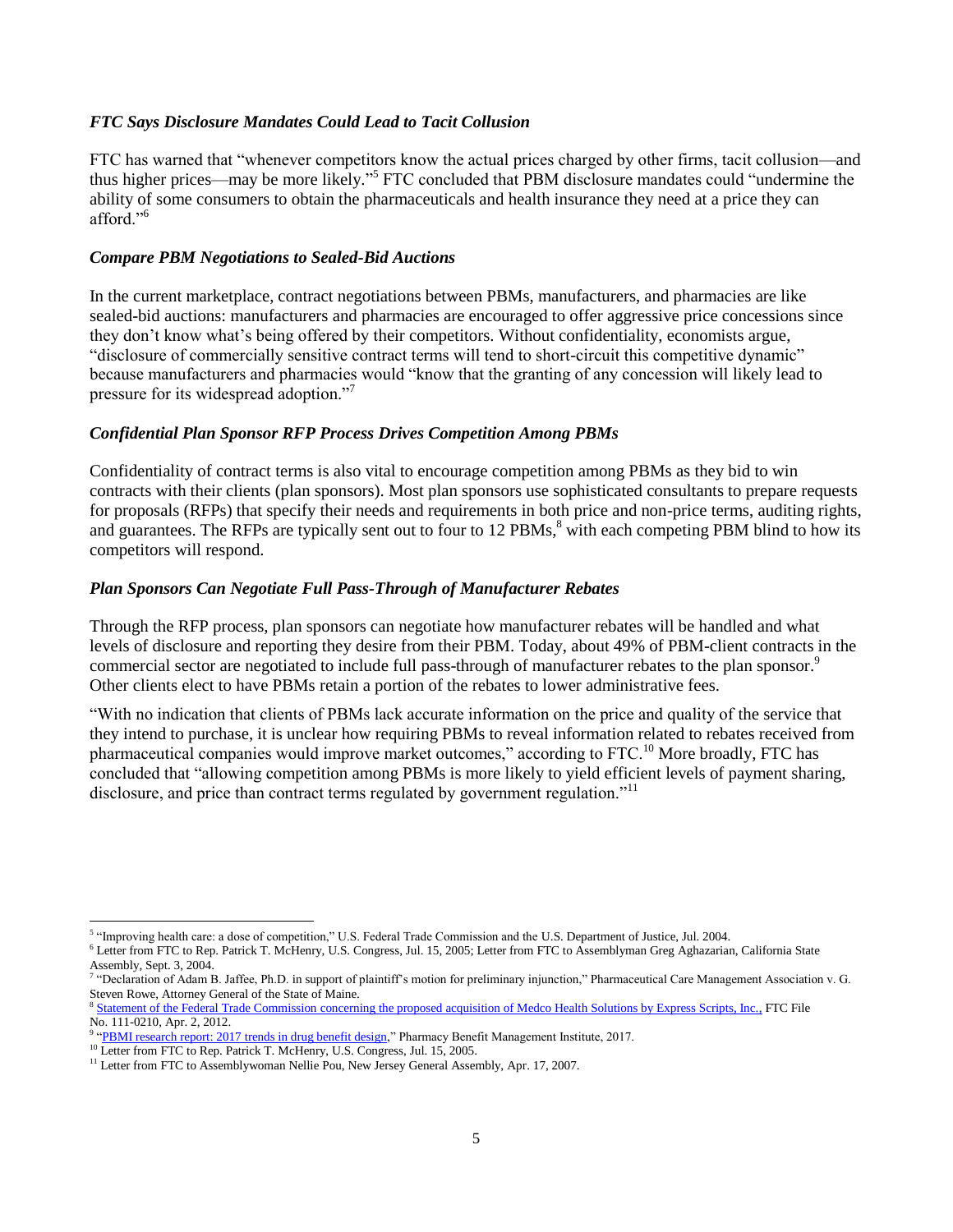## <span id="page-5-0"></span>**B. PBM Fiduciary Mandates**

**Issue:** Fiduciary mandates for PBMs are state proposals to designate PBMs as fiduciaries for their health plan/employer clients.

**Cost Impact of Fiduciary Mandates:** Fiduciary mandates would reduce savings from many PBM tools, including PA, ST, and a number of other PBM tools. Fiduciary mandates would also increase PBM costs for liability insurance. More specifically, we predict the following impacts:

- Fiduciary mandates would reduce savings from PA, ST, and a number of other PBM tools that improve formulary performance and manage drug utilization. Savings delivered by these PBM tools are significant. Studies have demonstrated that PA can generate savings of up to 50% on drug expenditures for targeted drugs or drug categories, and ST has demonstrated savings of more than 10% for targeted categories. Optimal formulary management tools have demonstrated savings of up to 20% for targeted categories. Other PBM utilization management (UM) tools have demonstrated a reduction of almost 30% in unsafe opioid use.
- Fiduciary mandates would increase liability risks for PBMs and result in more conservative use of PBM tools, which would compress the range of savings achieved in the market. In other words, the PBM clients that are highly conservative in their use of these tools may see little impact, but the majority of clients that make greater use of PBM tools would see compression and reduction of savings. Average savings (across all drug expenditures) would be reduced by an estimated 1 to 2 percentage points for each affected category of PBM tools: PA (1%), ST (1%), and other PBM tools that work to improve formulary performance (2%) and manage drug utilization (1%).
- Fiduciary mandates would also increase PBM costs for additional liability insurance, which would be passed through to PBM clients and would add another 1% to projected drug expenditures.
- Combined, the negative effects of fiduciary mandates would increase projected drug expenditures by an estimated 5.8% over the next 10 years.
- Some PBM clients that currently maximize the use of the affected PBM tools would experience a much greater negative impact than the marketplace average. These clients that are maximizing their savings would see their drug expenditures increase by double the average or 11.6%.

**Discussion:** In today's marketplace, PBMs serve in administrative and advisory roles for health plans and employer plan sponsors, performing claims processing and other administrative tasks based on negotiated contracts. Proposed state legislation would override these contracts by designating PBMs as fiduciaries for their clients. A fiduciary mandate imposed upon PBMs would entail having discretionary authority over plan assets or making decisions about the scope and design of the benefits being offered by the plan. Today, those responsibilities lie with health insurance plan sponsors, not PBMs. Imposing fiduciary duties on PBMs would raise drug benefit costs by increasing their legal liability and undermining their ability to effectively implement cost management tools for their clients.

## *PBMs Are Not Fiduciaries According to DOL and Federal Courts*

According to the Department of Labor (DOL), Third Party Administrators (TPAs), such as PBMs "who have no power to make any decisions as to plan policy, interpretations, practices or procedures, but who perform [certain] administrative functions for an employee benefit plan…are not fiduciaries of the plan."<sup>12</sup> Likewise, PBMs have no "discretionary authority" over plan assets as defined by DOL, which is an essential threshold

 $\overline{a}$  $12$  29 CFR 2509.75-8 - Questions and answers relating to fiduciary responsibility under the Employee Retirement Income Security Act of 1974.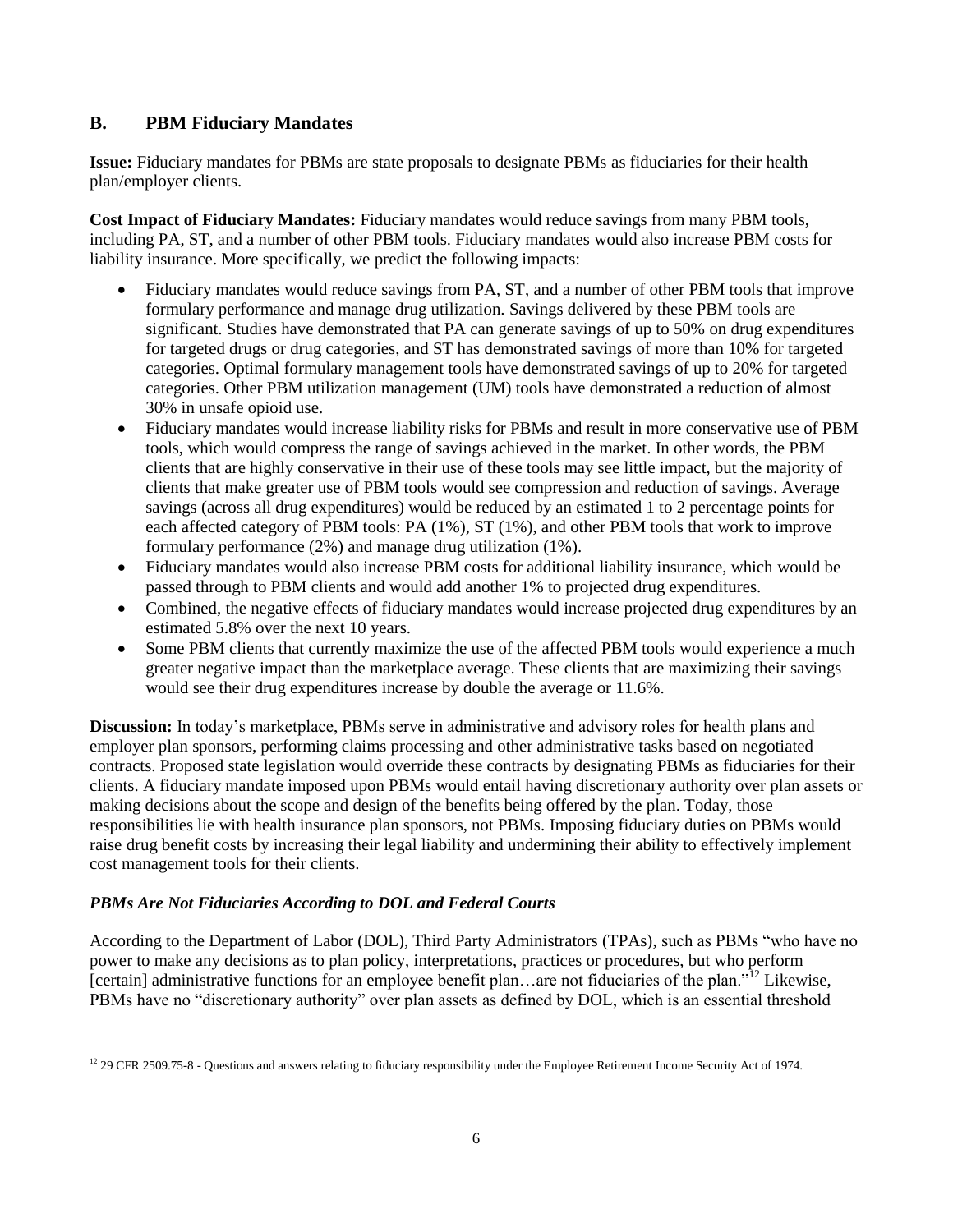requirement for fiduciary status under federal law. Moreover, federal courts have struck down state PBM fiduciary mandates as being preempted by the Employee Retirement Income Security Act (ERISA).<sup>13</sup>

## *Fiduciary Status Would Create Conflicting Obligations for PBMs*

Imposition of a fiduciary mandate would create a conflict between PBMs' contractual obligations to their clients and the fiduciary duty to act "solely in the interest of plan participants." For example, a PBM's contract may call for the use of PBM tools such as PA and ST that are designed to reduce costs for ALL participants, but which may result in higher costs or less access to a given drug for a particular group of participants. In this case, implementing the contract would conflict with a fiduciary duty. Indeed, such conflicting obligations would likely be common, resulting in second-guessing of every element of the contracts PBMs have negotiated with their clients and requiring substantial and burdensome analysis by both parties to determine if a legally prohibited conflict exists.

## *Legal Liabilities and Costs Would Increase Under Fiduciary Mandates*

Fiduciary mandates would subject PBMs to broader legal liabilities than under current law because they would transform an arm's length contractual relationship into one where one party is responsible for assets that belong to another, such as a trustee relationship. This could result in increased risk for litigation between PBMs and their clients. In addition, consumers could argue they have a private right of action to sue PBMs because they are plan participants protected by ERISA. Increased legal risk could result in PBMs needing to purchase additional liability insurance. The added cost of this insurance would then drive prescription drug benefit costs higher for both PBM clients and the individuals enrolled in their plans.

## *Fiduciary Mandates Would Decrease the Use of PBM Tools*

Increased legal liability and conflicting obligations between fiduciary duties and client contracts could result in PBMs adopting defensive business strategies to mitigate the risk of lawsuits. This could lead to PBMs decreasing their use of formulary compliance and drug UM tools such as PA, ST, and quantity limits. This would raise drug benefit costs for both plan sponsors and their enrollees.

## *Performance-Based Contracting Would Be Undermined by Fiduciary Mandates*

DOL has indicated that certain performance fee arrangements may result in fiduciary self-dealing. This could preclude PBM contracts from containing provisions where some of their fees are contingent on performance. Likewise, creating fiduciary responsibilities for PBMs could limit how they structure manufacturer rebate and pharmacy network contract agreements and negatively impact their bargaining leverage. In addition, the increased reporting requirements that would go hand-in-hand with a fiduciary duty would increase the risk of public disclosure of negotiated price concessions, although we have not explicitly factored that into our modeling.

## *Fiduciary Mandates Would Increase Administrative Costs*

State fiduciary mandates would increase costs as PBMs are forced to develop unique administrative processes and revise contracts with other supply chain entities to comply with a state's new requirements, which would be completely different than other states' and at odds with ERISA's goals of a "uniform administrative scheme" for processing claims and distributing benefits.

 $\overline{a}$ <sup>13</sup> Pharm. Care Mgt Ass'n v. District of Columbia, 613 F.3d 179 (D.C. Cir. 2010).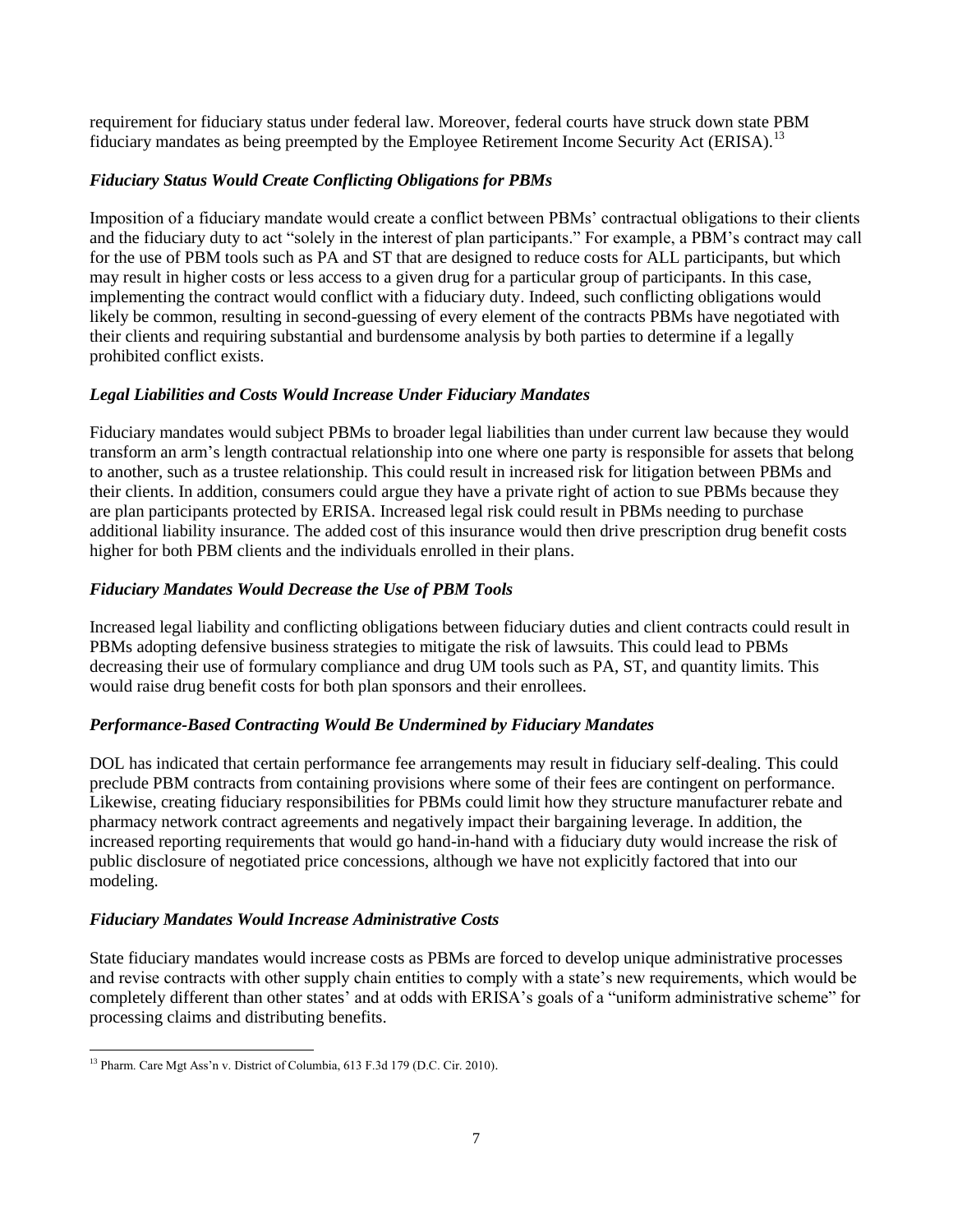## <span id="page-7-0"></span>**C. Limitations on Prior Authorization and Step Therapy**

**Issue:** Some states are considering proposals to limit or prohibit the ability of health plans and their PBMs to implement clinical PA and ST protocols.

**Cost Impact of Limitations on PA and ST:** Prohibiting the use of PA and ST would eliminate the savings delivered by these PBM tools. Our analysis reveals:

- Studies have demonstrated that PA can generate savings of up to 50% for targeted drugs or drug categories. ST has demonstrated savings of more than 10% in targeted categories.
- PA and ST are widely used by PBM clients to help ensure appropriate and cost-effective use of highcost and/or high-risk drugs. These tools are becoming increasingly important in managing the rapidly growing use of high-cost specialty pharmaceuticals, so the lost savings associated with restrictions on PA and ST would become greater as specialty drug expenditures grow.
- The loss of savings from PA and ST would increase projected drug expenditures by an estimated 4.6% over the next 10 years.

PBM clients that currently maximize the use of the affected PBM tools would experience a much greater cost impact. These clients would see their drug expenditures increase by double the average increase or 9.2%.

**Discussion:** Health plans and pharmacy benefit managers utilize independent Pharmacy & Therapeutics Committees, comprised of experts that include physicians, pharmacists, and other medical professionals to develop evidence-based guidelines used in drug management programs—including PA and ST—and to ensure that these management controls do not impair the quality of clinical care.

PA is a requirement that a plan pre-approves a drug before a pharmacy can dispense it to the enrollee as a covered benefit. The major goals of PA are to ensure appropriateness and suitability of the prescribed medication for the specific patient as well as to control costs.

ST requires an enrollee to try a medically appropriate first-line drug, typically a generic alternative to a branded product, when a new therapy is initiated. The prescriber is asked to consider ordering a therapeutic alternative. If that medically appropriate alternative was tried earlier and the patient did not achieve optimal outcome, the brand product is approved and dispensed.

As with other drug benefit management techniques, it is up to each PBM client to decide if and how PA and ST will be applied to its health benefit plan.

## *PA and ST Used to Help Ensure Prescriptions Are Safe and Appropriate*

Many drugs can have harmful side effects or adverse interactions with other medications. Some drugs, such as pain medications or antipsychotics, have a high risk of abuse or overuse so PA is required to help ensure appropriate use. Likewise, specialty medications often have significant side effects and require patient education to be taken effectively, so they also often require PA. Many drugs that commonly appear on PA lists are those that are heavily advertised directly to consumers or have off-label uses not approved by the Food and Drug Administration (FDA).

ST ensures that prescribers consider the medically appropriate available therapeutic alternatives before settling on a course of therapy for a specific patient, which can improve quality of care when that patient is on multiple medications. PA is often used to encourage or require physicians to use ST where they try an appropriate but less expensive medication first before moving the patient to a more expensive option.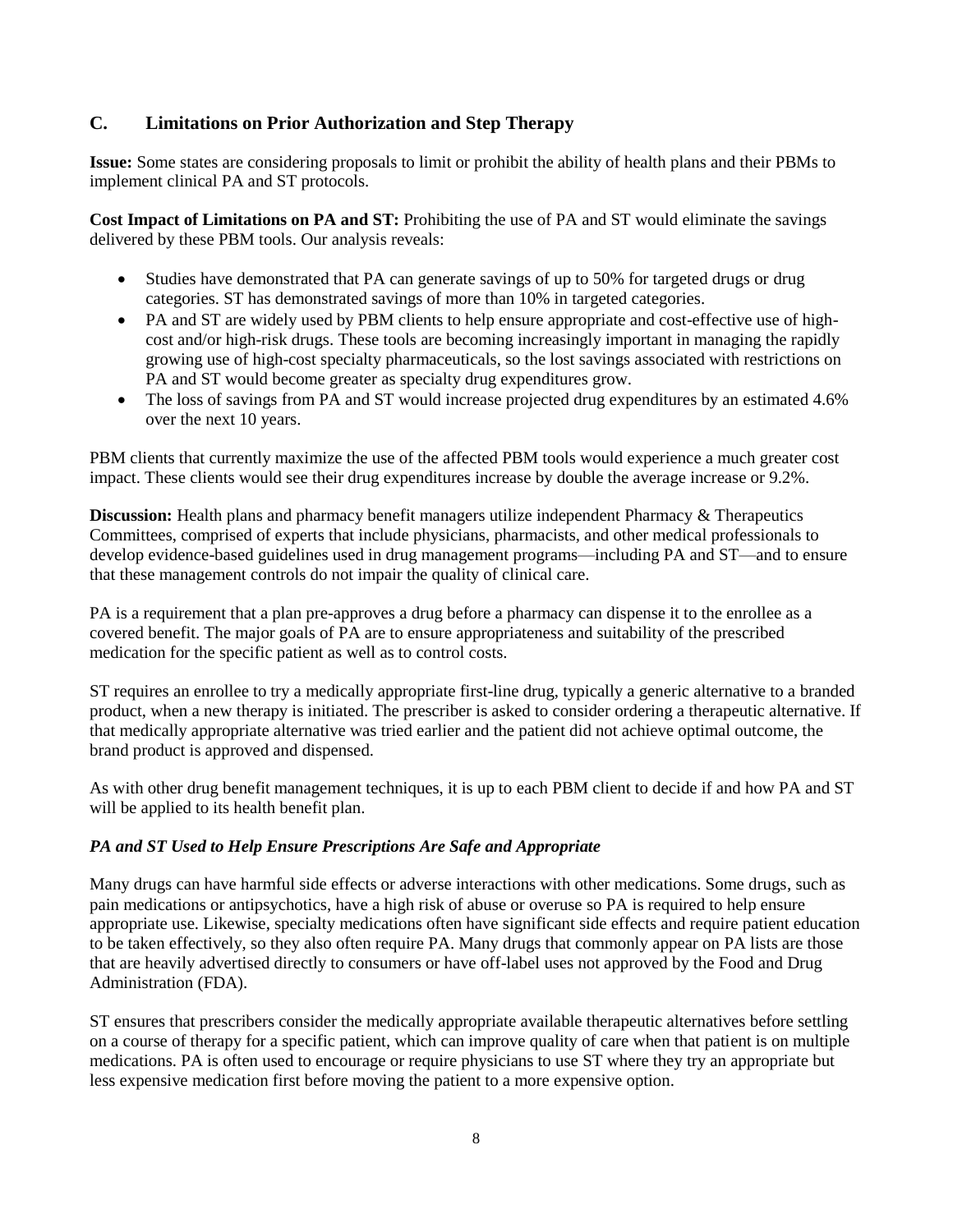#### *FTC Finds Plans Use PA and ST to Lower Costs*

According to FTC, "large PBMs and small or insurer-owned PBMs have used step-therapy and prior authorization programs to lower prescription drug costs and increase formulary compliance."<sup>14</sup> FTC also found that "prior authorization often involves a clinical justification for the use of drugs that are prone to misuse or are especially costly."<sup>15</sup> Any limits or prohibitions on PA and ST could thus raise costs.

#### *NASEM Suggests Formulary Controls Keep Premiums Low*

According to the National Academy of Sciences, Engineering, and Medicine (NASEM), "Formularies are used to steer patients and prescribing clinicians toward generic substitutes, biosimilars, drugs with similar therapeutic efficacy for the same disease, or other therapeutic options."<sup>16</sup> Without formulary controls, "insurance premiums would rise," notes NASEM.<sup>17</sup> PA and ST are among the most effective formulary controls, thus any state legislation to limit or prohibit their use would likely raise premiums.

#### *NASEM Recommends More, Not Less, Formulary Flexibility*

"Some other countries operate formulary systems that provide much greater ability to restrict or exclude drugs from coverage than is the case in the United States," according to NASEM.<sup>18</sup> One of NASEM's recent consensus recommendations to make medicines more affordable was to "Expand flexibility in formulary design to allow the selective exclusion of drugs, such as when less costly drugs provide similar clinical benefit."<sup>19</sup> Since PA and ST are less aggressive formulary controls than outright formulary exclusions, it is reasonable to extrapolate that state proposals limiting or prohibiting their use would be an approach at odds with NASEM's recommendation.

#### *Every Plan Has an Appeals Process*

As noted by NASEM, "Every plan, whether Part D or an employer-sponsored pharmacy benefit, has an exception process that permits coverage of a drug not on formulary or reduces out-of-pocket cost if a physician provides information about side effects the patient has experienced from a lower-tiered drug or offers another medical reason for switching."<sup>20</sup> In the case of an appeal, health insurers and PBMs work with the patient and the physician to provide access to non-formulary drugs where medically necessary and/or likely to achieve the best outcome. This process safeguards against the use of PA and ST being too restrictive.

<sup>&</sup>lt;sup>14</sup> "Pharmacy benefit managers: ownership of mail-order pharmacies," FTC, Aug. 2005.

<sup>&</sup>lt;sup>15</sup> Ibid.

<sup>&</sup>lt;sup>16</sup> "Making medicines affordable: a national imperative," NASEM, Nov. 2017.

 $^{\rm 17}$  Ibid.  $18$  Ibid.

 $19$  Ibid.

 $^{20}$  Ibid.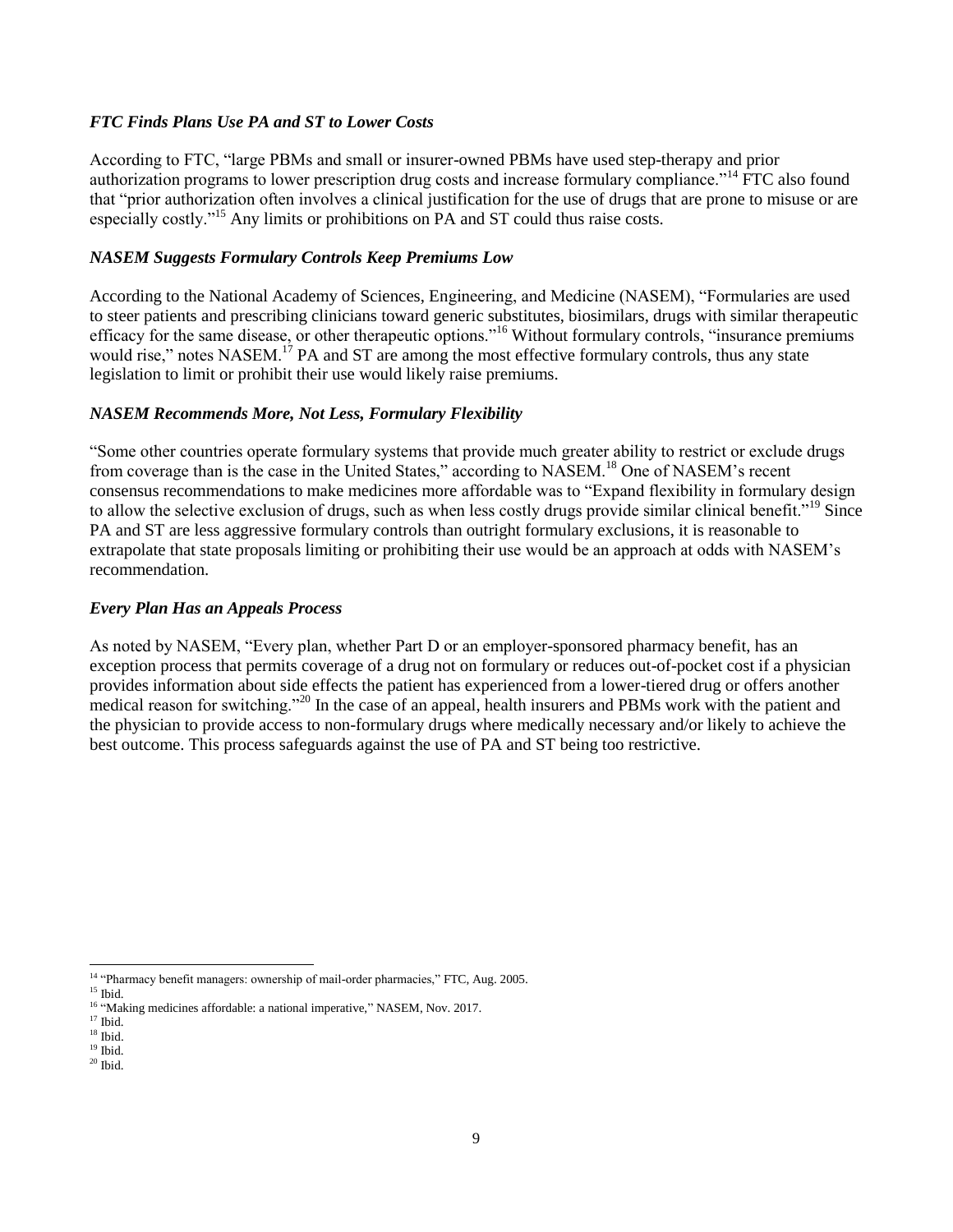## <span id="page-9-0"></span>**D. Any Willing Specialty Pharmacy Requirements**

**Issue:** Some states are considering proposals to restrict the ability of health plans and PBMs to selectively contract for the provision of specialty pharmacy services, by imposing any willing pharmacy (AWP) requirements on such contracts.

**Cost Impact of Any Willing Specialty Pharmacy Requirements:** Any willing specialty pharmacy requirements would reduce savings on specialty drugs achieved through the use of tools such as PA, ST, and other PBM tools that improve formulary performance and manage drug utilization. Our analysis reveals:

- Specialty pharmacy network discounts typically deliver incremental discounts of up to 2 percentage points more than traditional retail networks. In addition, specialty formulary management has demonstrated savings of 20% in a drug category, while drug UM has demonstrated savings of 5% to 10% in targeted categories.
- Any willing specialty pharmacy legislation would effectively eliminate specialty pharmacy network discounts, which are typically 1–2 percentage points greater than baseline retail network discounts.
- Average savings associated with other PBM tools would be compressed and reduced because the effectiveness of the tools is often dependent upon specialized, advanced services delivered by specialty pharmacies in close coordination between the PBM and the specialty pharmacy. Most pharmacies are not prepared to deliver such sophisticated and coordinated services, so the optimal savings would not be as feasible under an AWP scenario. Average savings across all drug expenditures would be reduced by an estimated 1–2 percentage points for each affected category of PBM tools: PA (1%), ST (1%), and other PBM tools that work to improve formulary performance (2%) and manage drug utilization (1%).
- This legislation would affect specialty drug expenditures, which are the fastest growing component of prescription drug expenditures and projected to comprise approximately 50% of total drug expenditures over the next 10 years.
- The overall impact of an any willing specialty pharmacy requirement would be to increase projected drug expenditures (combined specialty and non-specialty) by an estimated 2.9% over the next 10 years.
- PBM clients that currently maximize the use of the affected PBM tools would experience an even greater cost impact and see their projected drug expenditures increase by 5.8%.

**Discussion:** Over the next 10 years, specialty drugs—high cost, often injectable or infusible medications—will likely account for just 1% of prescriptions but roughly 50% of projected drug expenditures.<sup>21</sup> Today, entities known as specialty pharmacies fulfill the complex product handling, clinical support, patient education, and UM requirements associated with specialty drugs. Health plans and PBMs typically contract to include only selected specialty pharmacies in their pharmacy networks to ensure high-quality services for consumers, avoid waste, and ensure appropriate use of high-cost specialty medications. Thus, an AWP requirement could be particularly harmful when applied to specialty pharmacies, resulting in additional costs beyond the already anti-competitive impact associated with AWP requirements more generally.

## *FTC Says Any Willing Pharmacy Provisions Would Reduce Discounts*

AWP requirements significantly reduce providers' incentive to engage in price competition, according to FTC. If pharmacies know they will automatically be included in a network, they have a reduced incentive to offer plans and PBMs their most competitive terms. FTC has noted that "requiring prescription drug plans to contract with any willing pharmacy would reduce the ability of plans to obtain price discounts based on the prospect of increased patient volume and thus impair the ability of prescription drug plans to negotiate the best prices with

 $\overline{a}$ <sup>21</sup> Visante estimates.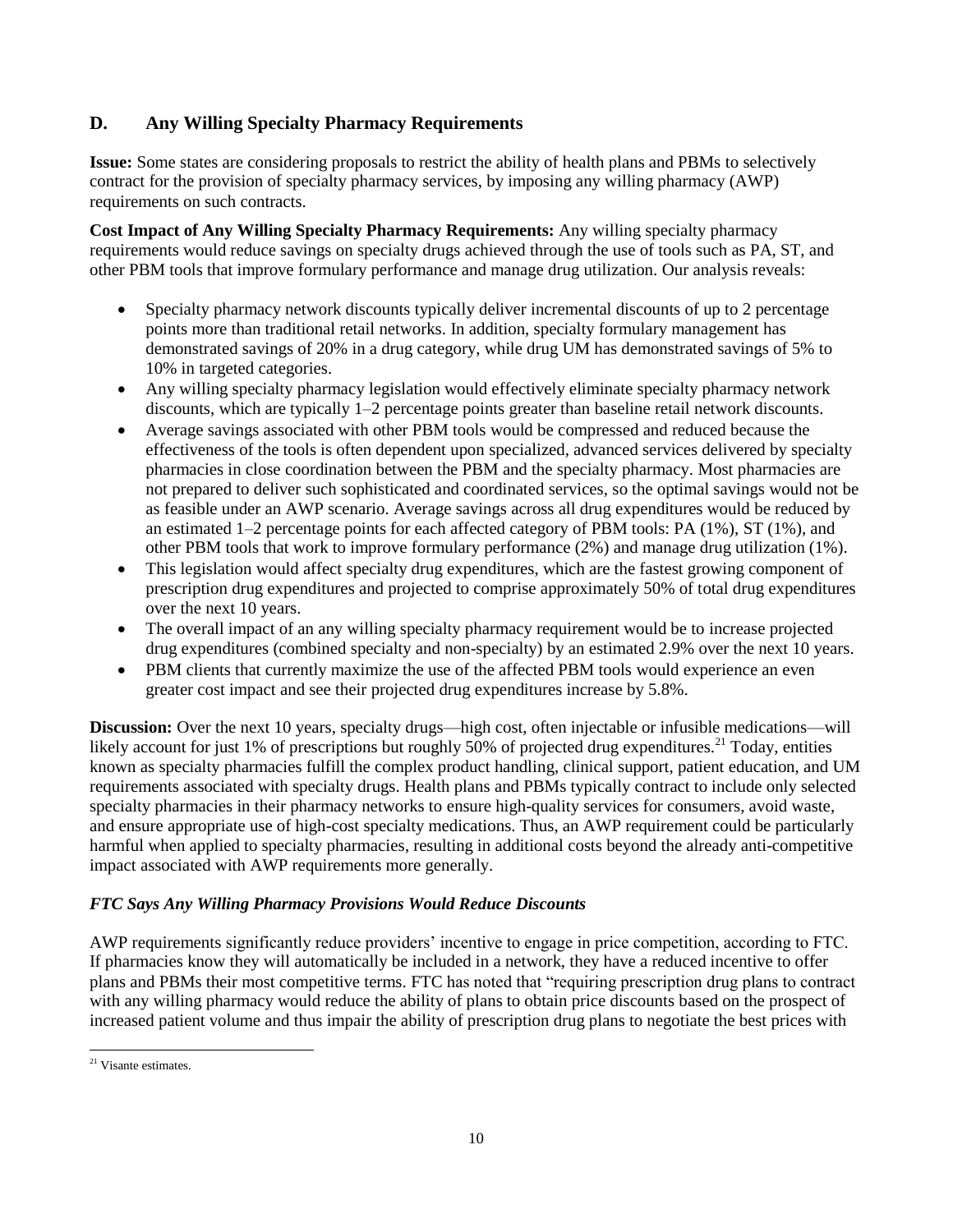#### pharmacies."<sup>22</sup>

#### *Academic Analysis Finds Any Willing Pharmacy Laws Associated With Higher Costs*

An academic analysis of AWP laws concluded that such legislation leads to less competition and higher prices for consumers while providing no compensating benefits with "cost increases of at least 3%."<sup>23</sup> Likewise, another academic analysis specific to state AWP laws found that such legislation "is associated with increased pharmaceutical expenditures."<sup>24</sup>

#### *Low Volume of Specialty Prescriptions Amplifies Impact of Any Willing Pharmacy Legislation*

When applied to specialty pharmacies, the consequences of AWP legislation would likely be greater than when simply applied to brick-and-mortar pharmacies. Because specialty drugs are dispensed in such low volumes and target rare conditions, it is infeasible for most retail drugstores to stock these medications and provide the specialized services patients require. Specialty pharmacies can serve an entire region or country using sophisticated information technology and logistics to dispense medications directly to the patient's home or physician's office. This approach allows specialty pharmacies to achieve economies of scale and offer deeper discounts due to a predictable volume of prescriptions flowing through the pharmacy. These economies of scale would not be possible if AWP legislation were to result in drugstores across the country dispensing these medications.

#### *Only Select Pharmacies Typically Meet Specialty Pharmacy Network Requirements*

States do not legally differentiate specialty pharmacies from traditional pharmacies, so essentially any licensed pharmacy can market itself as a specialty pharmacy. Some pharmacies that market themselves as specialty pharmacies are actually affiliated with drug manufacturers, which has led to the use of questionable practices to circumvent the benefit design choices of plan sponsors in some cases.<sup>25</sup> PBMs actively work with payers to identify specialty pharmacies that can best serve patient and healthcare provider needs. These payer-aligned specialty pharmacies must meet payers' terms and conditions to be included in preferred pharmacy networks. Terms and conditions focus on quality clinical care, performance, and cost-saving criteria. Qualified specialty pharmacies must also meet payer reimbursement rates to be included in networks.

#### *Payer-Aligned Specialty Pharmacies Provide Unique Clinical and Operational Services*

Unlike traditional brick-and-mortar drugstores, payer-aligned specialty pharmacies included in plan networks employ highly trained teams of pharmacists, nurses, and clinicians to work with doctors and patients to ensure that complex specialty medications are administered on time, conveniently, safely, and effectively. The unique clinical services that specialty pharmacies provide include:

- Providing around-the-clock access to specially trained clinicians who offer patients guidance and insight on disease states, as well as the use of specialty drugs;
- Consulting directly with physicians to address patient side effects, adverse drug reactions, nonadherence, and other patient concerns;
- Performing disease- and drug-specific patient care management services;

 $\overline{\phantom{a}}$ <sup>22</sup> ["Contract year 2015 policy and technical changes to the Medicare advantage and the Medicare prescription drug benefit programs,](https://www.ftc.gov/system/files/documents/advocacy_documents/federal-trade-commission-staff-comment-centers-medicare-medicaid-services-regarding-proposed-rule/140310cmscomment.pdf)" FTC letter to CMS, Mar. 7, 2014.

<sup>23</sup> Klick, J., and Wright, J., "The effect of any willing provider and freedom of choice laws on prescription drug expenditures," *American Law and Economics Review*, Dec. 2012.

<sup>24</sup> Durrance, C., "The impact of pharmacy-specific any-willing-provider legislation on prescription drug expenditures," *Atlantic Economic Journal*, 2009.

<sup>&</sup>lt;sup>25</sup> Chen, C., and Elgin, B., "Philidor said to modify prescriptions to boost Valeant sales," Bloomberg Business, Oct. 29, 2015.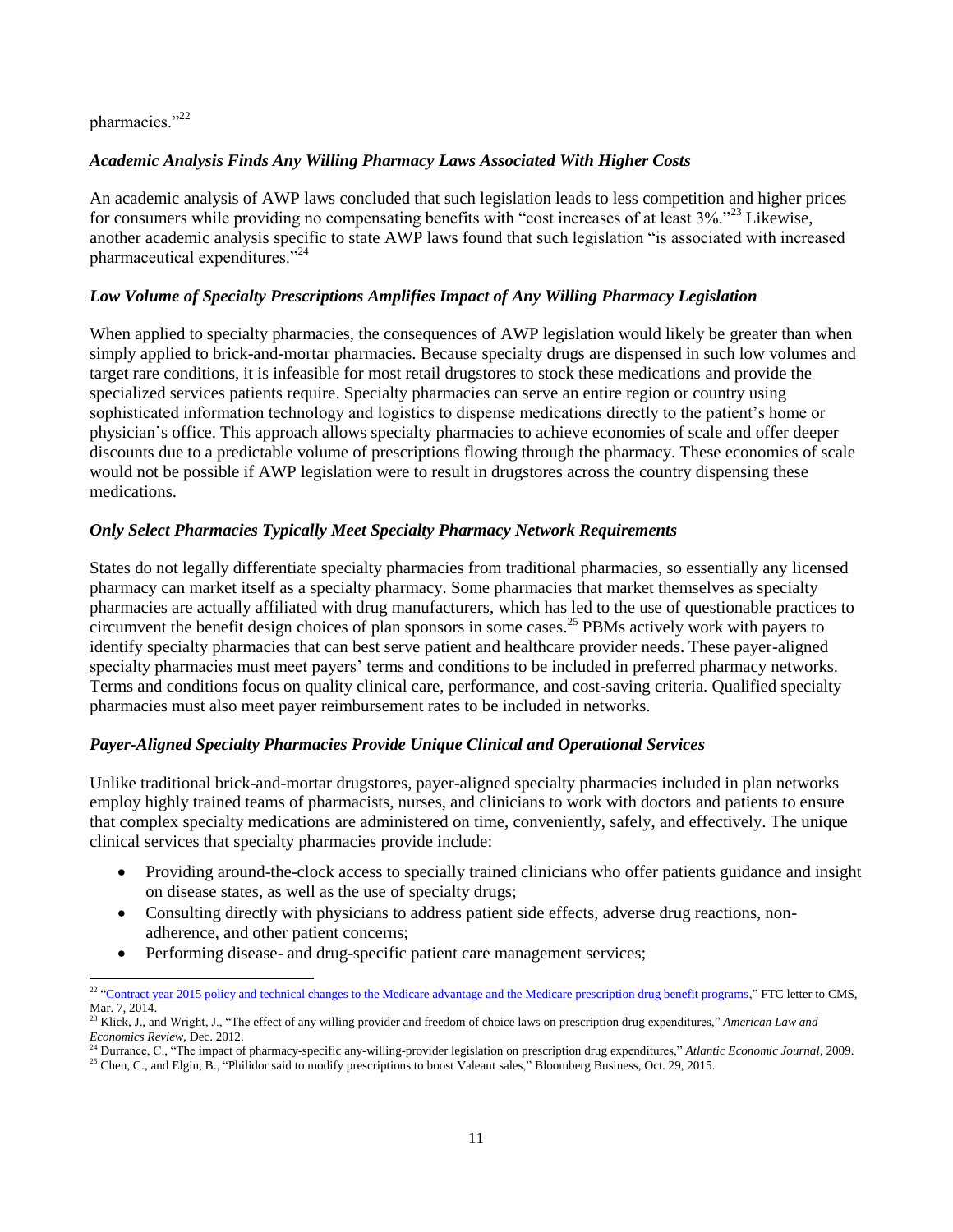- Collecting data and tracking outcomes for specific patients;
- Managing patient adherence and persistency of drug regimens; and
- Managing care for manufacturer Risk Evaluation and Mitigation Strategies, including reporting, Phase IV trials, the dispensing of FDA trial drugs under strict protocols, and related clinical and cognitive counseling.

Unique operational services provided by payer-aligned specialty pharmacies in plan networks include:

- *Supply chain management:* Adheres to rigorous storage, shipping, and handling standards to meet product label shipping requirements, such as temperature control and the timely delivery of products in optimal conditions.
- *Care coordination:* Offers coordinating services with other healthcare providers, including those providing skilled nursing services, custodial care, infusion administration, and direct-to-physician distribution.
- *Insurance navigation:* Expedites access to therapy by working directly with insurers and navigating their benefits, UM, and PA processes.
- *Patient assistance:* Facilitates eligible patients' enrollment in patient assistance programs and access to charitable resources.
- *Plan optimization:* Aligns economic incentives across medical and pharmacy benefits while helping patients navigate the complexity of these benefit structures.

## *Physicians Say Not All Pharmacies Capable of Dispensing Specialty Drugs*

A 2015 survey of 400 physicians in the cardiology, neurology, gastroenterology, endocrinology, rheumatology, nephrology, infectious disease, oncology, pulmonology, and hematology specialties who prescribe specialty medications showed that two-thirds of those who work with specialty pharmacies think that only some or none of traditional drugstores have the expertise to provide the range of specialty medications to patients.<sup>26</sup>

#### *Accreditation and Credentialing a Key Aspect of Network Requirements*

Specialty pharmacy accreditation and credentialing are among the baseline requirements a pharmacy must meet for inclusion in a plan's network. Of the roughly 64,000 pharmacies in the U.S., only about 400—less than 1%—are accredited as specialty pharmacies by the Utilization Review Accreditation Commission. In addition, PBMs utilize credentialing to evaluate a pharmacy's ability to implement plan design, encourage formulary compliance, and meet other contractual obligations.

## *Impact of Any Willing Pharmacy Legislation on Savings From Specialty Benefit Management*

Legislation that prevents PBMs from creating limited networks of specialty pharmacies would likely significantly impact the performance of formulary management, UM, and care management programs for patients using specialty medications. The effective use of these tools has a significant impact on costs. For example, the Pennsylvania Medicaid program's use of specialty pharmacies helped save 21% on overall health expenditures for beneficiaries using specialty drugs, including 12% on specialty drug costs and 56% on inpatient hospital costs.<sup>27</sup> Numerous other studies have demonstrated that specialty pharmacies save 10% to 50% on drug costs and non-drug medical costs.<sup>28,29,30,31,32,33,34,35,36,37,38,39,40,41</sup>

l <sup>26</sup> "Key findings from the survey of New York physicians regarding specialty medications," North Star Opinion Research, Apr. 2015.

<sup>&</sup>lt;sup>27</sup> "Managing Medicaid pharmacy benefits: current issues and options," Kaiser Commission on Medicaid and the Uninsured, Sept. 2011.

<sup>&</sup>lt;sup>28</sup> Baldini, C., and Culley, E. "Estimated cost savings associated with the transfer of office-administered specialty pharmaceuticals to a specialty pharmacy provider in a medical injectable drug program," *J Managed Care Pharm*. 2011;17(1):51-59.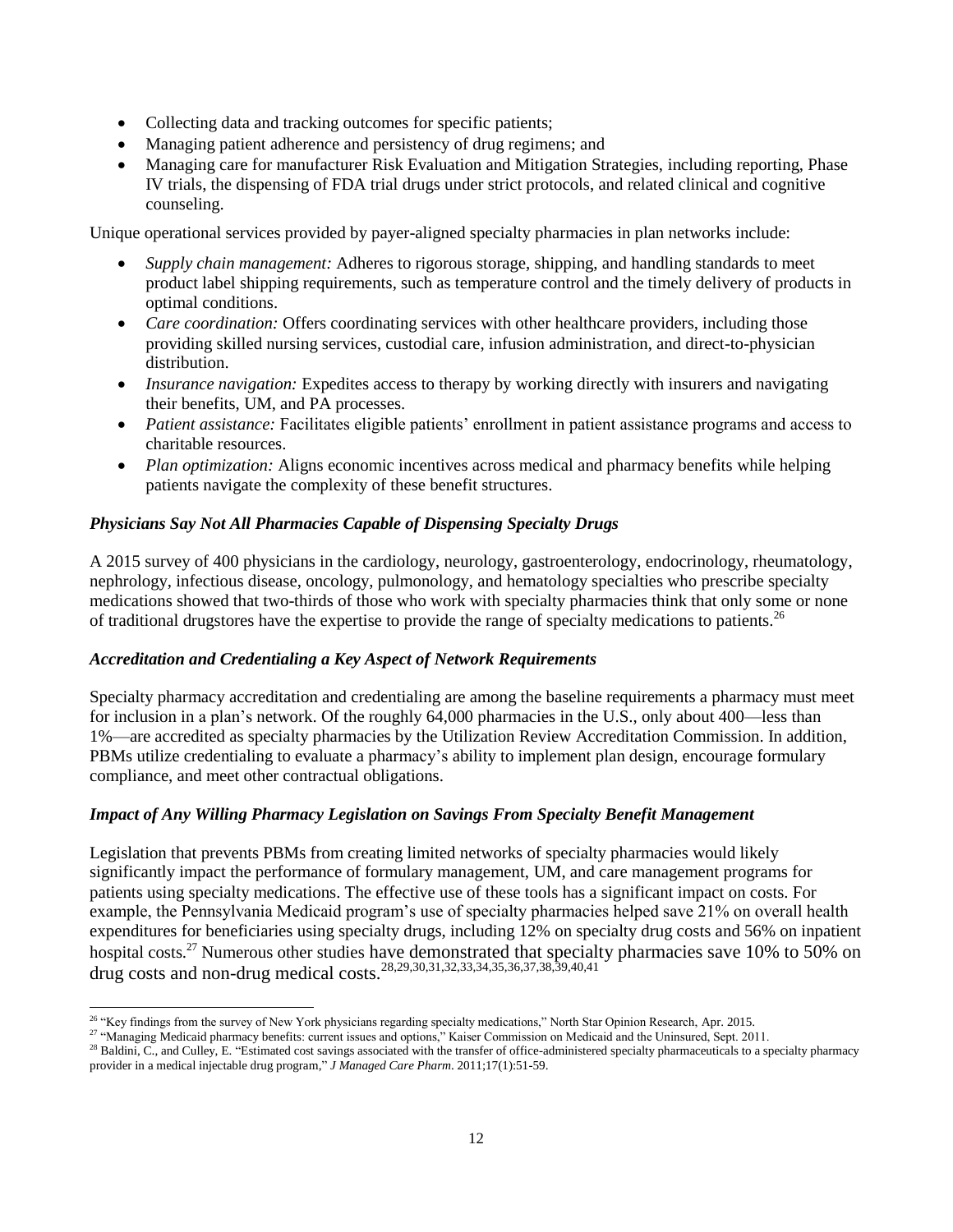## <span id="page-12-0"></span>**III. Supporting Evidence and Methods**

## **A. Methodology: Impact of Restricting PBM Tools**

To assess the cost impact of legislation restricting the use of PBM tools, Visante conducted a comprehensive review of the published evidence on how much PBM tools save as they are currently used in the marketplace. Our evidence comes from a wide range of sources that often use different benchmarks against which to measure savings. While we report on each of these sources using their original benchmarks, it was necessary to then translate and restate this evidence in terms of a common benchmark that we refer to as "projected drug expenditures." These projections are discussed in more detail in Section B below, but it is important to note that our "projected drug expenditures" for the next 10 years are based on the Centers for Medicare & Medicaid Services (CMS) projected national health expenditures and are assumed to reflect the average use of PBM tools.

We use our model to produce estimates that reasonably isolate the impact of individual PBM tools and predict realistic costs and savings under different legislative scenarios that would restrict the use of specific tools. We do this by comparing the savings achieved by the following plans:

- 1. Plans that use PBM tools to a limited extent or "limited use of PBM tools."
- 2. Plans that use PBM tools to an average extent or "average use of PBM tools."
- 3. Plans that optimize the use of PBM tools to their full extent or "full use of PBM tools."

In the PBM marketplace, plan sponsors determine the extent to which they use PBM tools based on their resources and objectives. Decisions made by plan sponsors not only guide how actively benefits are managed, but also determine formulary coverage, copayment tiers, UM, and pharmacy channel options. In making choices about the drug benefits being offered to their enrollees, plans' sponsors weigh many factors, including clinical quality, cost, and member satisfaction. The need to control costs is typically weighed against minimizing change for their enrollees, all while ensuring access to needed care.

Government mandates to restrict the use of PBM tools limit the options that plans' sponsors can use to manage their drug benefit costs. Some legislation may prohibit the use of a PBM tool entirely, driving savings to zero. Other legislation may negatively affect the "full use" of PBM tools, thereby compressing the range of savings in the marketplace toward the low end. In these cases, we model how the savings from those tools would be reduced and how projected drug expenditures would change over the next 10 years as a result. We have examined savings associated with PBM tools falling into the following categories:

<sup>38</sup> *Specialty Pharmacy News*, Jun. 2013;10(6).

 $\overline{a}$ 

 $29$  ["Express Scripts' Miller says](http://www.reuters.com/article/2015/01/22/us-express-scr-hepatitisc-idUSKBN0KV26X20150122) hepatitis C price war to save billions," Reuters, Jan. 22, 2015.

<sup>&</sup>lt;sup>30</sup> "Specialty pharmacy: rare disease management," Russek, S., and Szymanski, J., Medco, presented at the PCMA Specialty Pharmacy Symposium, Jun. 2005.

<sup>&</sup>lt;sup>31</sup> Barlow, J. et al., "Impact of specialty pharmacy on treatment costs for rheumatoid arthritis," Am J Pharm Benefits. 2012;4(Special Issue):SP49-SP56. <sup>32</sup> Dorholt, M., ["Advancing drug trend managementt in the medical](https://managedcaremag.com/archives/2014/6/advancing-drug-trend-management-medical-benefit) benefit," Managed Care, Jun. 2014.

<sup>&</sup>lt;sup>33</sup> "Personalizing the specialty business," Miller, S., presentation at the PCMA Specialty Pharmacy Business Forum, Apr. 4, 2012.

<sup>34</sup> Visaria, J., and Frazee, S., "Role of pharmacy channel in adherence to hepatitis C regimens," *Am J Pharm Benefits*. 2013;5(1):17-24.

<sup>&</sup>lt;sup>35</sup> "Exploring the impact of dispensing channel on medication adherence among multiple sclerosis patients," Tang, J., and Faris, R., presented at the 14th Annual International Meeting of the International Society for Pharmacoeconomics and Outcomes Research (ISPOR), May 2009.

<sup>36</sup> Mitra, et al., "Treatment patterns and adherence among patients with chronic hepatitis C virus in a US managed care population," *Value Health*. 2010;Jun-Jul;13(4):479-486.

<sup>37</sup> Tan, et al., "Impact of adherence to disease-modifying therapies on clinical and economic outcomes among patients with multiple sclerosis," *Adv Ther*. 2011;28(1):51-61.

<sup>39</sup> Tschida, et al., "Outcomes of a specialty pharmacy program for oral oncology medications," *Am J Pharm Benefits*. 2012;4(4):165-174.

<sup>&</sup>lt;sup>40</sup> Tschida, et al., "Managing specialty medication services through a specialty pharmacy program: the case of oral renal transplant immunosuppressant medications," *J Managed Care Pharm.* 2013;19(1):26-41.

Visaria, et al., "Specialty pharmacy improves adherence to imatinib," *Am J Pharm Benefits*. 2013;5(Special Issue):SP33-SP39.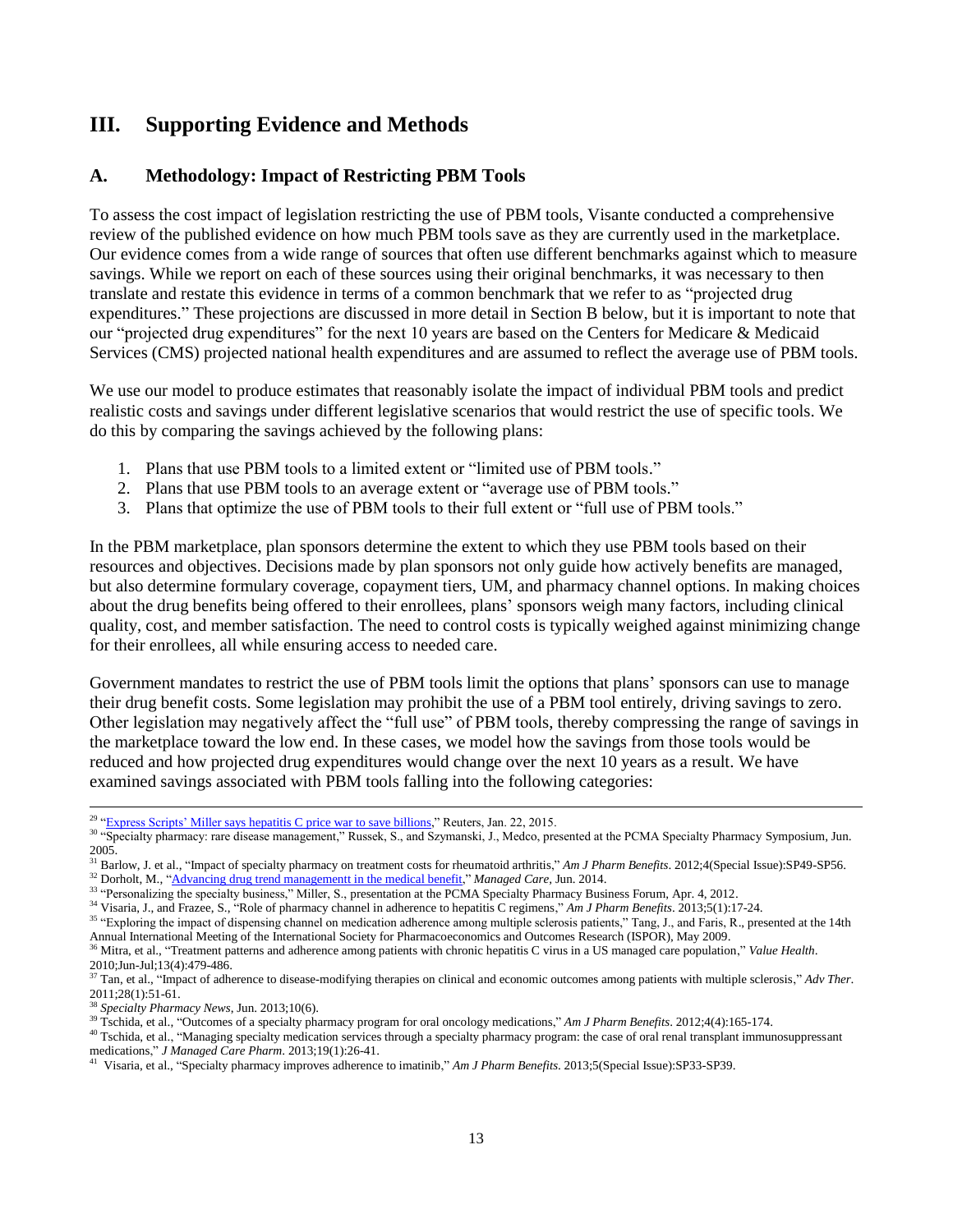- Manufacturer rebates
- Pharmacy network contract discounts (e.g., retail, preferred, mail-order, specialty)
- PA and ST
- Other PBM tools that improve formulary performance
- Other PBM tools that manage drug utilization

#### *Manufacturer Rebates*

Based on Visante estimates and analysis of data from SSR Health and other sources, manufacturer rebates negotiated by PBMs across all branded drugs in the commercial sector average 27% of Wholesale Acquisition Cost (WAC).<sup>42</sup> This is a sales-weighted average across brand drugs. Some brands may have rebates of 50% or more, while other brand drugs may have no rebates at all. Visante's estimates, which exclude Medicaid rebates, are roughly consistent with other published estimates.<sup>43,44,45,46</sup>

Average rebates for commercial sector payers depend on how fully plan sponsors elect to have their drug benefit managed. It is reasonable to assume that plan sponsors that opt to use the full range of PBM formulary management tools may achieve average brand rebates of up to 5 percentage points greater than the average for the marketplace as a whole, while plans that make limited use of formulary management may achieve rebates averaging 5 percentage points below the marketplace average. Under these assumptions, the average rebate across all brand-name drugs ranges from a high of 32% of WAC to a low of 22% of WAC.

We note that many high-cost specialty medications often have less competition and lower (or no) rebates compared with non-specialty medications. However, manufacturer competition is also becoming more important in the specialty area. For example, in late 2014, AbbVie obtained FDA approval to compete against Gilead's market-leading drugs for hepatitis C. PBMs immediately took advantage of the opportunity to obtain discounts of approximately 46%,<sup>47</sup> creating savings estimated at \$4 billion in the U.S. for 2015.<sup>48</sup> However, the weighted average rebate for the 47 top specialty drug products in 2016 was less than 20% of WAC, and more than half of these specialty products had rebates of less than 10% of WAC, based on our estimates and analysis of data from  $SSR$  Health  $^{49}$ 

**Potential Impact of State Legislation on Rebates:** As discussed earlier in this report, FTC and CBO each have concluded that government policies resulting in the disclosure of rebates could lead to tacit collusion among manufacturers and result in higher costs as rebate contracts standardize toward terms more favorable to the drugmakers. We believe that such policies could cause average rebates to cluster toward the lower bound of the current marketplace range of 22% to 32% of WAC. To model this effect, we have assumed that the current 22% to 32% range of average rebates compresses to a new range bounded by the current low of 22% and a new upper bound equal to the current marketplace average of 27%. Assuming a normal distribution, this would result in a new marketplace average rebate of approximately 24% of WAC, a compression of about 3 percentage points from the current marketplace average. This estimated impact is reasonably consistent with a 2017 analysis of

 $\overline{\phantom{a}}$ 

 $42$  Visante estimates and analysis of non-Medicaid markets based on 2016 data from SSR Health. Further discussion of Visante's methodology for estimating average rebates is available in our June 2017 analysis for PCMA, ["Increasing prices set by drugmakers not correlated with rebates."](https://www.pcmanet.org/wp-content/uploads/2017/06/Visante-Study-on-Prices-vs.-Rebates-FINAL.pdf) <sup>43</sup> ["Medicines use and spending in the U.S. a](https://structurecms-staging-psyclone.netdna-ssl.com/client_assets/dwonk/media/attachments/590c/6aa0/6970/2d2d/4182/0000/590c6aa069702d2d41820000.pdf?1493985952) review of 2016 and outlook to 2021," IQVIA Institute (formerly Quintiles IMS), May 2017.

<sup>&</sup>lt;sup>44</sup> ["The pharmaceutical supply chain: gross drug expenditures realized by stakeholders,](https://www.thinkbrg.com/media/publication/863_Vandervelde_PhRMA-January-2017_WEB-FINAL.pdf)" Berkeley Research Group, Jan. 2017. <sup>45</sup> "How do PBM's make money?" Barclay's Equity Research, Mar. 2017.

<sup>46</sup> "Exploring future US pricing pressure," Credit Suisse Equity Research, Apr. 2017.

<sup>&</sup>lt;sup>47</sup> ["What Gilead's big](http://www.drugchannels.net/2015/02/what-gileads-big-hepatitis-c-discounts.html#more) hepatitis C discounts mean for biosimilar pricing," Drug Channels, Feb. 5, 2015.

<sup>&</sup>lt;sup>48</sup> ["Express Scripts' Miller says](http://www.reuters.com/article/2015/01/22/us-express-scr-hepatitisc-idUSKBN0KV26X20150122) hepatitis C price war to save billions," Reuters, Jan. 22, 2015.

<sup>&</sup>lt;sup>49</sup> Visante estimates and analysis of non-Medicaid markets based on 2016 data from SSR Health. Further discussion of Visante's methodology for estimating average rebates is available in our June 2017 analysis for PCMA, "Increasing prices set by drugmakers not correlated with rebates.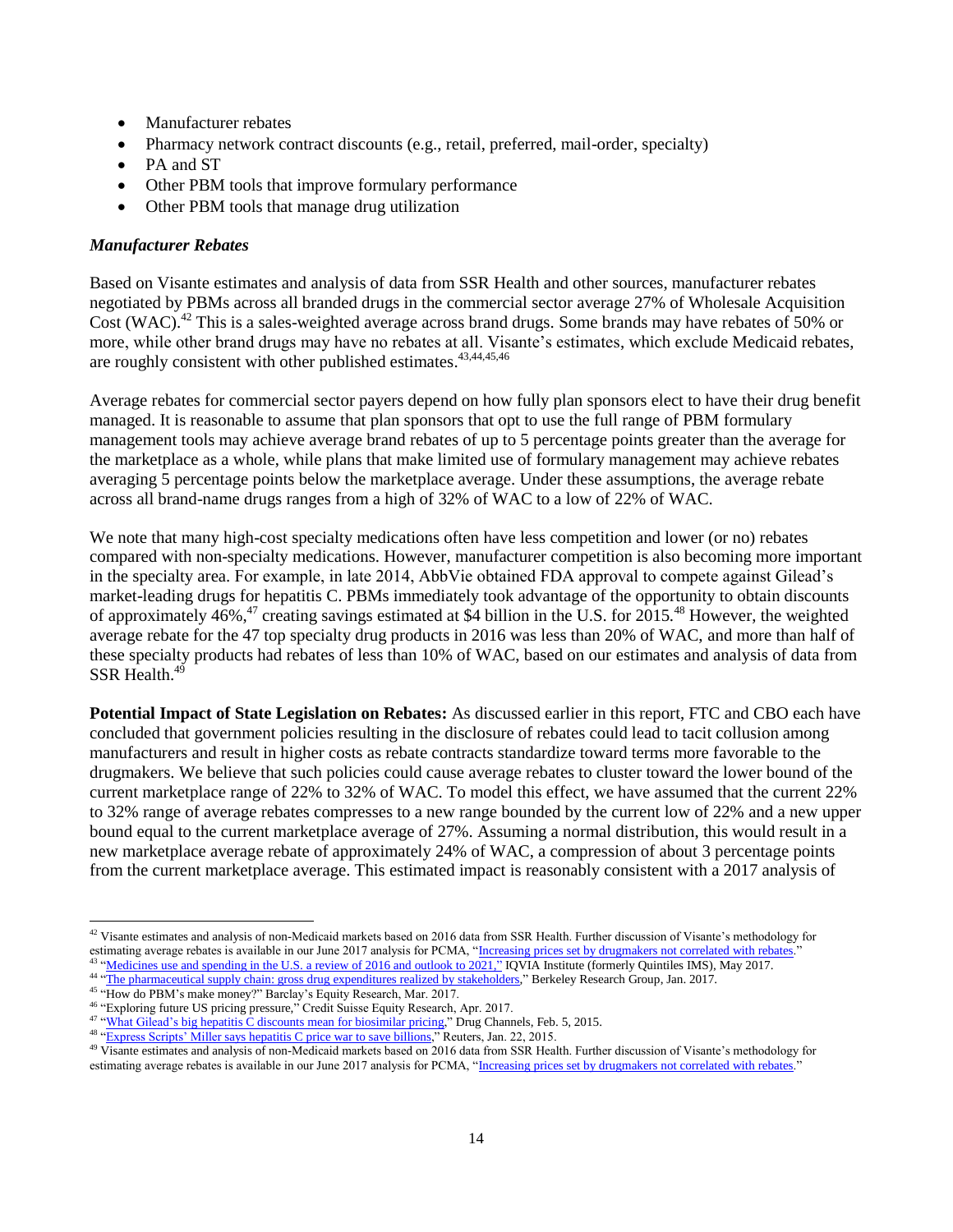disclosure mandates by budget analysts, which suggests that "CBO could reasonably conclude that the effect on branded drug pricing could be greater than 2% over time."<sup>50</sup>

We understand that there are a variety of PBM business models and pricing schemes in the marketplace today, some of which factor "rebate retention" into the overall administrative fee structure for the PBM client. We see this as independent from our analysis. In other words, we are examining the potential impact on the manufacturer rebate contracts themselves. Whether some clients choose to use a portion of their rebate dollars to help reduce their administrative fees is independent from our analysis.

To assess the impact on overall drug expenditures by a reduction in average rebates on brand drug expenditures, we estimate that brand drugs will account for 82% of total drug expenditures over the next 10 years, based on current marketplace dynamics. Therefore, rebates of 22% to 32% of WAC for brand-only drugs would be equivalent to 18% to 26% of total drug expenditures (i.e., brands and generics). Mandatory disclosure would compress the range to the lower end, resulting in a new range of 18% to 22%. The market average would be reduced from 22% to 20%. With this decrease in average rebates due to mandatory disclosure requirements, projected drug expenditures would increase an estimated 2.6%.<sup>51</sup> This estimated impact does not include the impact such mandates would have on pharmacy network discounts, as discussed below.

#### *Pharmacy Network Contract Discounts (Retail, Specialty, Mail)*

**Retail Pharmacy Network Discounts:** Plan-sponsor survey data indicate that pharmacy network discounts amount to 18% of the average wholesale price for brands and 64% of the average wholesale price for generics.<sup>52</sup> These reported pharmacy network discounts have increased somewhat as a percent of average wholesale price in recent years. However, the historically large gap between cash prices and pharmacy network prices has actually narrowed for generic drugs due to the widespread adoption of generic drug discount programs (such as \$4 prescription programs) now offered by a range of major retailers.

Visante analysis of CMS data on prices paid to pharmacies for prescriptions filled by individuals with commercial third-party insurance versus cash-paying customers indicates average savings for third-party insurers of 9% to 10% on brands and 20% to  $25%$  on generics.<sup>53</sup> Assuming that brand drugs will be  $82%$  and generics will 18% of projected drug expenditures over the next 10 years, we estimate retail network discounts of 13% relative to full retail prices charged by pharmacies to cash-paying consumers. To be conservative, we assume 13% is upper bound of an 11% to 13% marketplace range. We consider this range as a baseline network discount achieved through all PBM-managed pharmacy channels, with additional discounts then available from preferred pharmacies, mail-service, and specialty pharmacies, as outlined below.

**Preferred and Limited Retail Pharmacy Networks:** In the commercial market, half of employer-sponsored plans now offer a preferred network, and about 20% of employer-sponsored plans offer a limited network.<sup>54</sup> Because data on preferred pharmacy network savings are more readily available for Part D plans, we are using

 $\overline{\phantom{a}}$ 

<sup>&</sup>lt;sup>50</sup> "Assessing the budgetary implications of increasing transparency of prices in the pharmaceutical sector," The Moran Company, Apr. 2017. <sup>51</sup> For example, if projected drug expenditures equal \$78 and reflect average rebate savings of 22%, then drug expenditures in the absence of rebates would

be \$100. If mandatory disclosure restricts the size of negotiated rebates, and reduces average savings from 22% to 20%, such legislation would cause projected drug expenditures to increase from \$78 to \$80 or increase by 2.6%.

<sup>&</sup>lt;sup>52</sup> Pharmacy Benefit Management Institute[, op. cit.](https://www.pbmi.com/PBMI/Research/PBMI_Reports/Drug_Benefit_Reports/PBMI/Research/)

<sup>&</sup>lt;sup>53</sup> Visante analysis of CMS National Average Retail Price (NARP) survey data from 2Q2013. NARP data provided average prescription revenues for more than 4,000 of the most commonly dispensed brand and generic outpatient drugs. The NARP data included: (1) the amounts paid for drug ingredient costs, (2) customer copayments or coinsurance, and (3) dispensing fees. These monthly data were based on 50 million nationwide retail pharmacy claims gathered from independent data suppliers. NARP data reflected prices paid for drugs to retail community pharmacies for individuals with (1) commercial third-party insurance (including Medicaid managed care and Medicare Part D) and with (2) Medicaid fee-for-service, and (3) cash-paying customers. The NARP survey was suspended by CMS in July 2013.

<sup>&</sup>lt;sup>54</sup> Pharmacy Benefit Management Institute[, op. cit.](https://www.pbmi.com/PBMI/Research/PBMI_Reports/Drug_Benefit_Reports/PBMI/Research/)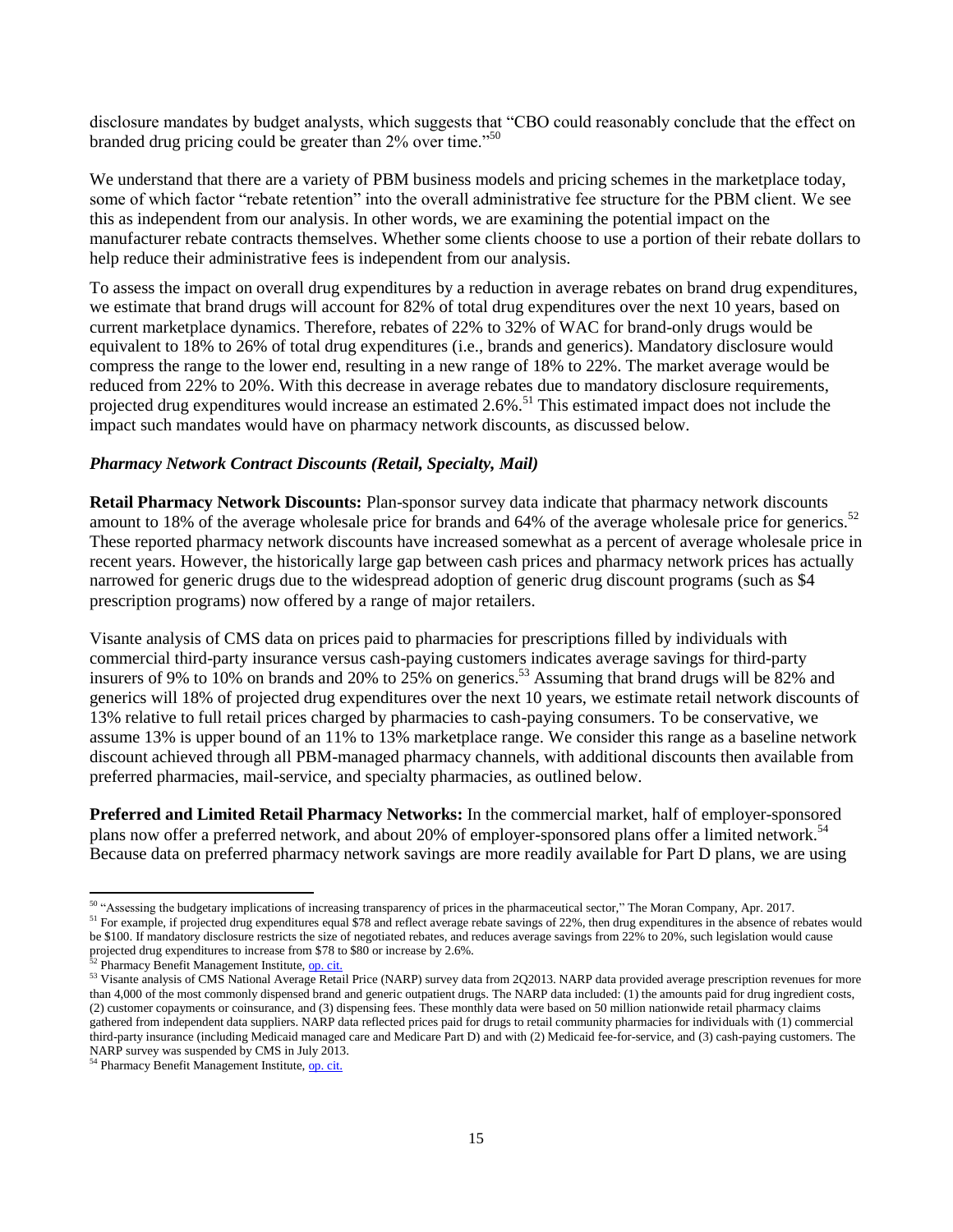Part D data as a proxy for savings in the commercial sector. According to CMS, preferred pharmacies had average weighted unit costs that were about 6% less expensive than other network pharmacies. CMS also reports that the four largest plans, accounting for 93% of claims, had average unit cost savings of 8% at preferred pharmacies.<sup>55,56</sup>Therefore, we estimate savings for prescriptions filled through preferred/limited network pharmacies can be up to 8% relative to baseline retail pharmacy network discounts.

CMS analysis also indicates that preferred retail pharmacies dispense up to 63% of retail, non-specialty prescriptions in plans that are using preferred networks in Part  $\overline{D}$ .<sup>57</sup> But since preferred retail networks mainly fill non-specialty prescriptions, their impact is limited to the approximately 50% of overall drug expenditures that we estimate will be on non-specialty drugs over the 2019 to 2028 period. <sup>58</sup> Therefore, preferred or limited retail networks may deliver up to 2.5% in additional savings (e.g.,  $8\% \times 63\% \times 50\% = 2.5\%$ ), in addition to baseline retail pharmacy network discounts. But since a portion of plans doesn't use preferred/limited retail networks, the savings impact on a plan-by-plan basis ranges from 0% to 2.5% relative to expenditures without preferred pharmacies. Assuming a normal distribution, we estimate an average savings of 1.25% across all plans.

**Mail-Service Pharmacy Discounts:** Based on a national survey of employer plan sponsors, the median mail-service pharmacy discount on brand drugs is 23% of the average wholesale price, which is 7 percentage points better than the discount achieved by retail drugstores.<sup>59</sup> For generics, the mail-service discount is 64%, which is  $1-3$  percentage points better than drugstores.<sup>60</sup> In addition, the survey found that 55% of plan sponsors pay no dispensing fees to mail-service pharmacies, <sup>61</sup> which we estimate adds close to 1 additional percentage point of savings for brands and 4% of savings for generics.

Visante estimates that 10% to 15% of 30-day equivalent prescriptions are currently filled via mail ("30-day equivalent prescriptions" were adjusted so that one 90-day prescription is normalized to three 30-day prescriptions).<sup>62</sup> Reports on drug trends published by PBMs indicate that plan sponsors can achieve mail-service penetration of 30% or more.63,64 Approximately 28% of employers report that they require the use of mailservice pharmacies for prescriptions needed on an ongoing basis.<sup>65</sup> Based on this evidence, we estimate savings from mail-service pharmacies range from zero savings for plans with no mail-service pharmacies to up to 1.2% of total expenditures for plans with full use of mail-service. The upper bound 1.2% estimate is based on a discount of 8 percentage points relative to retail, 30% mail-service penetration for non-specialty prescriptions, and 50% of total prescription expenditures being non-specialty.<sup>66</sup> Assuming a savings range with a normal distribution of 0% to 1.2%, we estimate average mail-service savings of 0.6% on overall drug costs relative to expenditures without mail-service pharmacies. These savings are in addition to "baseline" retail network discounts.

<sup>&</sup>lt;sup>55</sup> "CMS Part D claims analysis: negotiated pricing between [preferred and non-preferred pharmacy](http://www.cms.gov/Medicare/Prescription-Drug-Coverage/PrescriptionDrugCovGenIn/Downloads/PharmacyNetwork.pdf) networks," CMS, Apr. 30, 2013.

<sup>&</sup>lt;sup>56</sup> ["New CMS study: preferred pharmacy networks](http://www.drugchannels.net/2013/07/new-cms-study-preferred-pharmacy_11.html) are cheaper," Drug Channels, Jul. 11, 2013.

<sup>57</sup> ["CMS Part D claims analysis," o](http://www.cms.gov/Medicare/Prescription-Drug-Coverage/PrescriptionDrugCovGenIn/Downloads/PharmacyNetwork.pdf)p. cit.

<sup>&</sup>lt;sup>58</sup> During the next 10 years, Visante assumes that 50% of drug spending is "traditional drugs" and 50% of drug spending is "specialty drugs." This is based on Visante estimates of historical and projected trends in the growth of specialty expenditures.

<sup>&</sup>lt;sup>59</sup> Pharmacy Benefit Management Institute[, op. cit.](https://www.pbmi.com/PBMI/Research/PBMI_Reports/Drug_Benefit_Reports/PBMI/Research/)

<sup>&</sup>lt;sup>60</sup> Pharmacy Benefit Management Institute[, op. cit.](https://www.pbmi.com/PBMI/Research/PBMI_Reports/Drug_Benefit_Reports/PBMI/Research/)

<sup>&</sup>lt;sup>61</sup> Pharmacy Benefit Management Institute, **op. cit.** 

 $62$  According to Quintiles IMS Institute (["Medicines use and spending in the U.S. a](http://www.imshealth.com/en_US/thought-leadership/quintilesims-institute/reports/medicines-use-and-spending-in-the-us-review-of-2016-outlook-to-2021) review of 2016 and outlook to 2021"), prescription counts are adjusted for length of prescriptions and re-aggregated, with prescriptions for an 84-day supply or more factored by three and those under 84 days unchanged. <sup>63</sup> ["Changing rules,](http://www.cvscaremark.com/files/reports/Insights2011.pdf) changing roles," CVS Caremark Insights, 2011.

<sup>&</sup>lt;sup>64</sup> ["Driving mail service usage reduces pharmacy costs,](https://www.optumrx.com/vgnlive/CLP/Assets/PDF/ORX6328_130213_B2B_CASESTUDY_Mandatory_Mail_Success_Story_FINAL.pdf)" OptumRx, 2013.

<sup>&</sup>lt;sup>65</sup> Pharmacy Benefit Management Institute[, op. cit.](https://www.pbmi.com/PBMI/Research/PBMI_Reports/Drug_Benefit_Reports/PBMI/Research/)

<sup>66</sup> During the next 10 years (2018-2027), Visante assumes that 50% of drug spending is "traditional drugs" and 50% of drug spending is "specialty drugs." This is based on Visante estimates of historical and projected trends in the growth of specialty expenditures.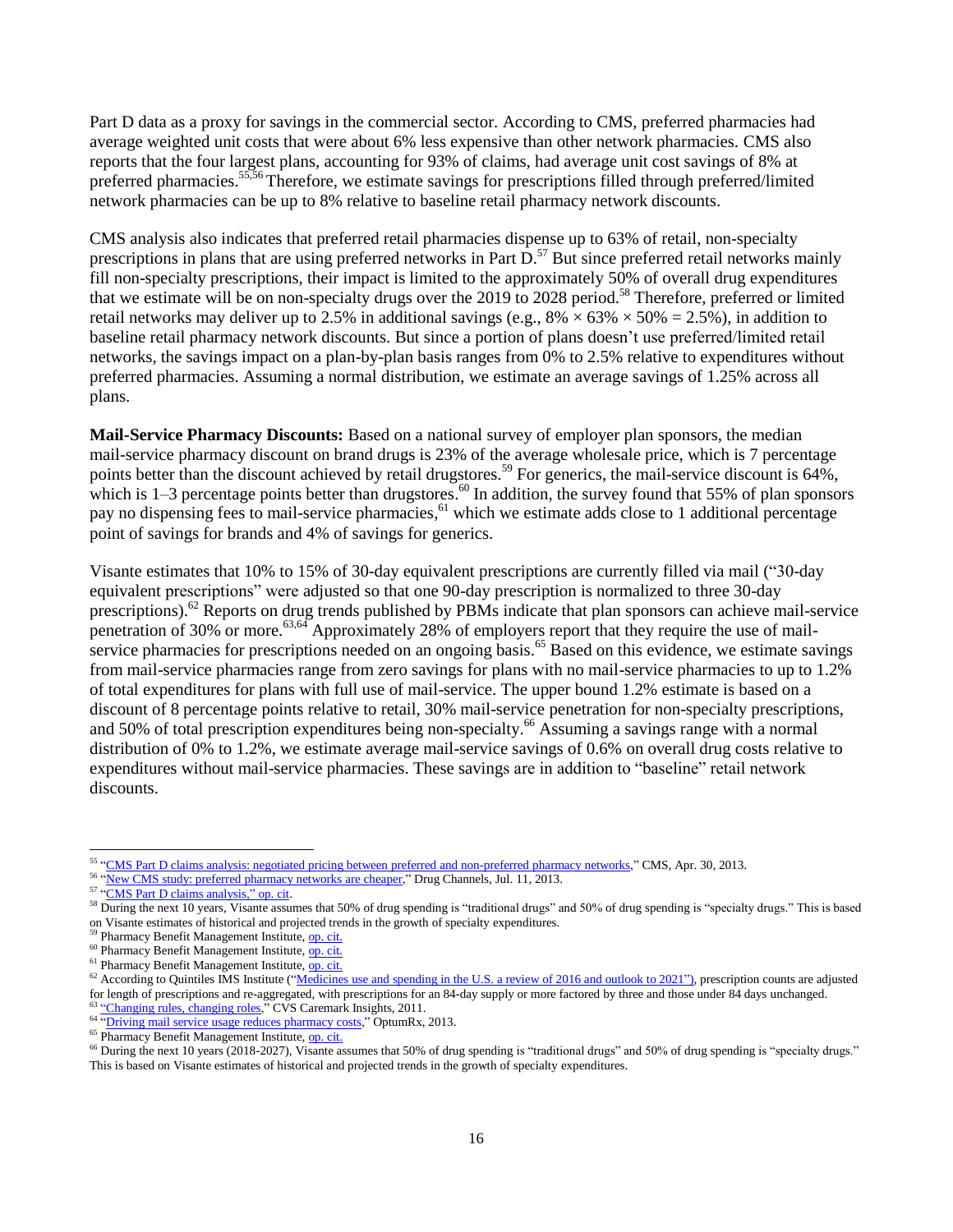**Specialty Pharmacy Discounts:** Plan-sponsor survey data indicate that discounts off average wholesale price for specialty pharmacy networks are approximately 2 points better than average network discounts through retail drugstores.<sup>67</sup> To estimate the marketplace impact of specialty pharmacy network discounts, we apply this 2-point discount to expenditures on specialty pharmaceuticals (50% of total drug expenditures), which results in specialty pharmacy network discounts generating savings of approximately 1% relative to drug expenditures without specialty network discounts. Because a portion of the market does not take advantage of specialty pharmacy network discounts, the savings range is estimated to be a normal distribution of 0% to 1%, with an average of 0.5%. These savings are in addition to "baseline" retail network discounts.

#### *Potential Impact of State Legislation on Network Discounts*

**Impact of Disclosure Mandates:** Anti-competitive government policies, such as disclosure mandates, would restrict the ability to negotiate pharmacy network discounts, eliminate the largest network discounts, compress the range of discounts toward the low end of the range, and (assuming a normal distribution) thereby reduce the market average discounts to the midpoint of the new range. We predict that retail network discounts would be reduced from a range of 11% to 13% to a new range of 11% to 12%, so the average would decrease from 12% to 11.5%. Preferred pharmacy savings would be cut from 0% to 2.5% to a new range of 0% to 1.25%, with the average savings dropping from 1.25% to 0.63%. Mail-service savings would change from 0% to 1.2% down to 0% to 0.6%, with the average cut from 0.6% to 0.3%. Savings from specialty network discounts would change from 0% to 1% down to 0% to 0.5%, and average savings would drop from 0.5% to 0.25%. Again, these savings are all relative to expenditures in the absence of these negotiated discounts. Based on these reductions in average network discounts, projected drug expenditures would increase 1.7%. This estimated impact is only for lost savings related to pharmacy network discounts and does not include other cost impacts on savings from manufacturer rebates discussed above.

We understand that there are a variety of PBM business models and pricing schemes in the marketplace today, some of which factor pharmacy network discounts and direct and indirect remuneration fees into the overall administrative fee structure for the PBM client. We see this as independent from our analysis. In other words, we are examining the potential impact on the pharmacy contracts themselves. Whether some clients choose to use a portion of their pharmacy savings to help reduce their administrative fees is independent from our analysis.

**Impact of Any Willing Specialty Pharmacy Legislation:** "Any willing specialty pharmacy" legislation would effectively eliminate specialty pharmacy network discounts. Because specialty drugs account for just 1% of prescription volume, we believe that an any willing pharmacy requirement would spread this small volume across too many pharmacies and effectively eliminate the ability of any one pharmacy to achieve the economies of scale necessary to offer the level of discounting currently offered by in-network specialty pharmacies. Under this scenario, specialty pharmacy contract discounts would revert to the lower baseline discounts associated with standard retail pharmacies. We estimate this would increase projected drug expenditures (including specialty and non-specialty) by 0.5%. This estimated impact is only for lost network discounts and does not include the additional cost impact that any willing pharmacy legislation would have on savings derived from other PBM tools, which we have modeled separately.

#### *Prior Authorization and Step Therapy*

**PA:** Today, PA is used by 92% of employer plan sponsors to improve clinical safety and decrease inappropriate utilization and waste.<sup>68</sup> A range of studies demonstrate that PA substantially reduces expenditures in targeted

 $^{67}$  Baldini, C., and Culley, E., "Estimated cost savings associated with the transfer of office-administered specialty pharmaceuticals to a specialty pharmacy provider in a medical injectable drug program," *J Manag Care Pharm.* 2011;17(1):51-59.

 $\beta$  Pharmacy Benefit Management Institute[, op. cit.](http://www.benefitdesignreport.com/)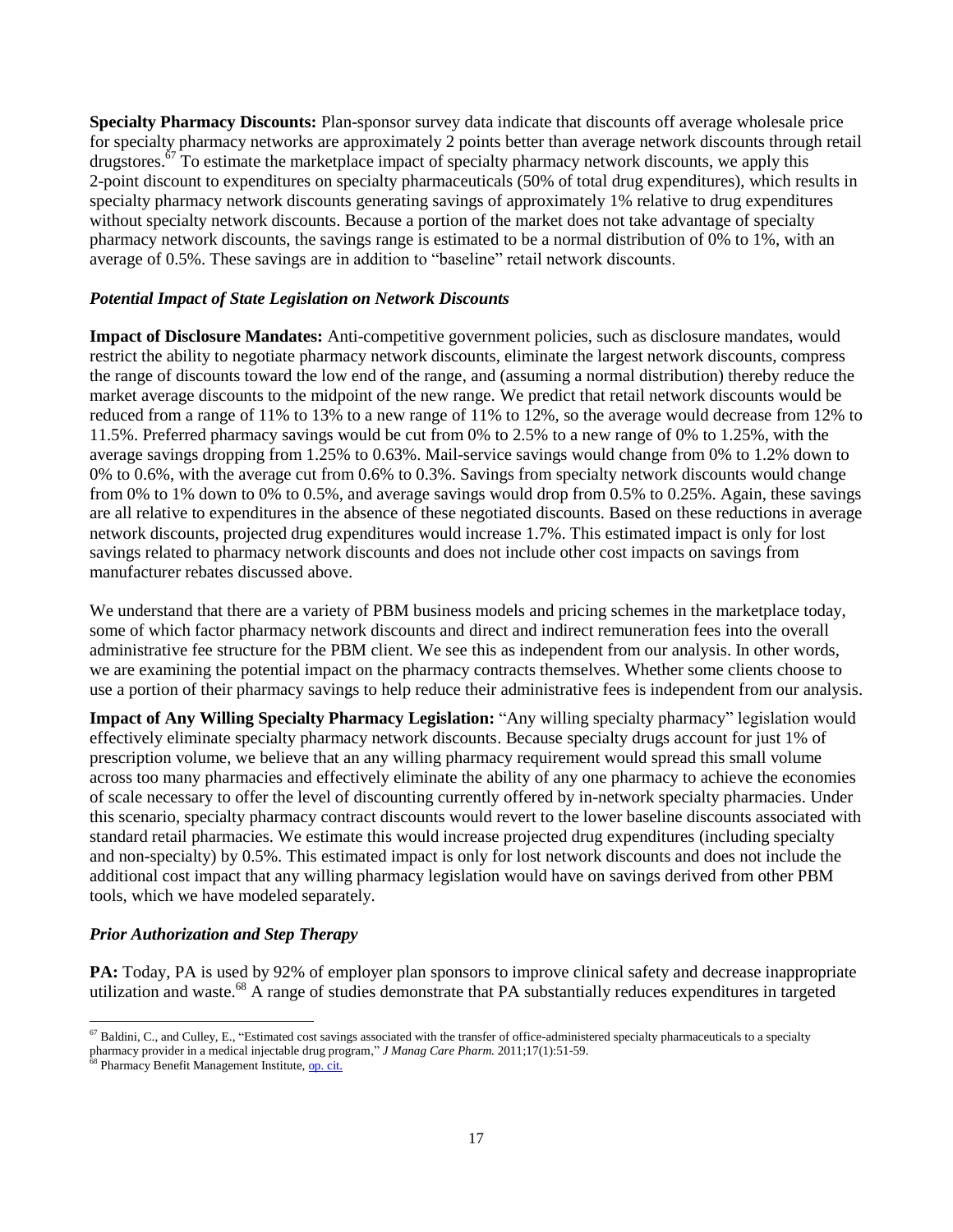drug categories. For example, one study found that PA for a high-cost antibiotic resulted in 37% lower pharmacy costs and 38% lower total cost of care for patients prescribed the antibiotic.<sup>69</sup> One specialty pharmacy program that used PA to identify inappropriate utilization across six drug categories based on nationally recognized clinical guidelines achieved a 24% cost reduction in targeted categories.<sup>70</sup> A study of 22 state Medicaid programs found that PA lowered total drug expenditures by 0.6% based on its use in just one drug category alone.<sup>71</sup> Other studies have demonstrated that PA for specialty drugs can generate savings of up to 50% for targeted drugs or categories.<sup>72,73</sup> While most plan sponsors use PA, the number of drugs to which it is applied varies widely across plans. We also believe the use of PA is increasing in tandem with the growth of specialty pharmaceuticals. Based on these sources and assumptions, we estimate PA savings to range from 1% to 5%. Assuming a normal distribution, we estimate a market average of 3%, relative to drug expenditures without PA.

**ST:** About 82% of employer plan sponsors used ST to some degree in 2017.<sup>74</sup> A number of studies have found that ST generates savings. For example, one study examined ST applied to three drug classes and found it generated savings of approximately 2.3% relative to *total* drug expenditures without ST (i.e., total expenditures for the plan, not limited to only the three targeted drug classes).<sup>75</sup> Another study evaluated ST for antihypertensive drugs and found that antihypertensive drug costs were 13% lower for the patients in the  $ST$  intervention group.<sup>76</sup> Another study examined  $ST$  for antidepressants and reported average antidepressant drug cost per day decreased by 9% for patients following the protocol.<sup>77</sup> Taken together, the evidence suggests savings from ST of up to 2% to 3% relative to drug expenditures in the absence of ST. Trends indicate that ST is being used by an increasing number of plan sponsors and being applied to an increasing number of therapeutic categories. Thus, we assume the higher savings of up to 3% relative to expenditures without ST. Since nearly 20% of employer plan sponsors are not yet using ST, we assume a range of ST savings in the market of 0% to 3%. Assuming a normal distribution, we estimate a market average savings of 1.5% relative to drug expenditures without ST.

#### *Potential Impact of State Legislation on Prior Authorization and Step Therapy*

**Impact of Limits on Use of PA and ST:** Various limitations on PA and ST have been proposed in different states, including prohibiting the use of these important PBM tools. Such a prohibition would eliminate the savings generated from these tools altogether, eliminating the average PA savings of 3% and ST savings of 1.5% relative to expenditures without these tools, respectively. With the loss of these savings, projected drug expenditures would increase 4.6%.

**Impact of Fiduciary Mandate on PA and ST:** Government policies, such as fiduciary mandates, would increase liability risks for PBMs and result in more conservative use of PBM tools, including limited use of PA and ST. With scaled back PA and ST, the range of savings would be compressed toward the low end of the range and, assuming a normal distribution, reduce the market average savings to the midpoint of the new range. Thus, savings from PA would be reduced from a range of 1% to 5% to a range of 1% to 3%, and the market average would decrease from 3% to 2%. ST savings would be cut from 0% to 3% to 0% to 1.5%, with average savings dropping from 1.5% to 0.75%. Again, these savings ranges are all stated relative to drug expenditures in

<sup>69</sup> Starner, et al., "A linezolid prior authorization [program: clinical and economic](http://www.ajpb.com/journals/ajpb/2014/AJPB_MarApr2014/A-Linezolid-Prior-Authorization-Program-Clinical-and-Economic-Outcomes) outcomes," *Am J Pharm Benefits*. 2014;6(2):81-88.

<sup>&</sup>lt;sup>70</sup> "Specialty pharmacy: historical evolution and current market needs," op. cit.

<sup>&</sup>lt;sup>71</sup> Fischer, et al., "<u>Medicaid prior-authorization programs [and the use of cyclooxygenase-2 inhibitors,](http://www.nejm.org/doi/full/10.1056/NEJMsa042770)" *N Engl J Med.* 2004;351:2187-2194.</u>

<sup>&</sup>lt;sup>72</sup> "Specialty utilization management proves effective: ampyra prior authorization improves safety and saves money," Prime Therapeutics, 2011.

<sup>73 &</sup>quot;Specialty prior authorizations reduce costs and enhance medication safety," Walgreens Specialty Pharmacy, 2009.

 $74$  Pharmacy Benefit Management Institute[, op. cit.](https://www.pbmi.com/PBMI/Research/PBMI_Reports/Drug_Benefit_Reports/PBMI/Research/)

<sup>75</sup> Motheral, et al., "Plan-sponsor savings and member experience with point-of-service prescription step therapy," *Am J Manag Care*. 2004;10:457-464. <sup>76</sup> Yokoyama, et al., "Effects of a step therapy program for angiotensin receptor blockers on antihypertensive medication utilization patterns and cost of drug therapy," *J Manag Care Pharm.* 2007;13(3):235-244.

 $\frac{77}{2}$  Dunn, J., et al., "Utilization and [drug costs outcomes of a step-therapy edit for generic antidepressant](http://www.jmcp.org/doi/abs/10.18553/jmcp.2006.12.4.294) in an HMO in an integrated health system," *J Manag Care Pharm*. 2006;12(4):294-302.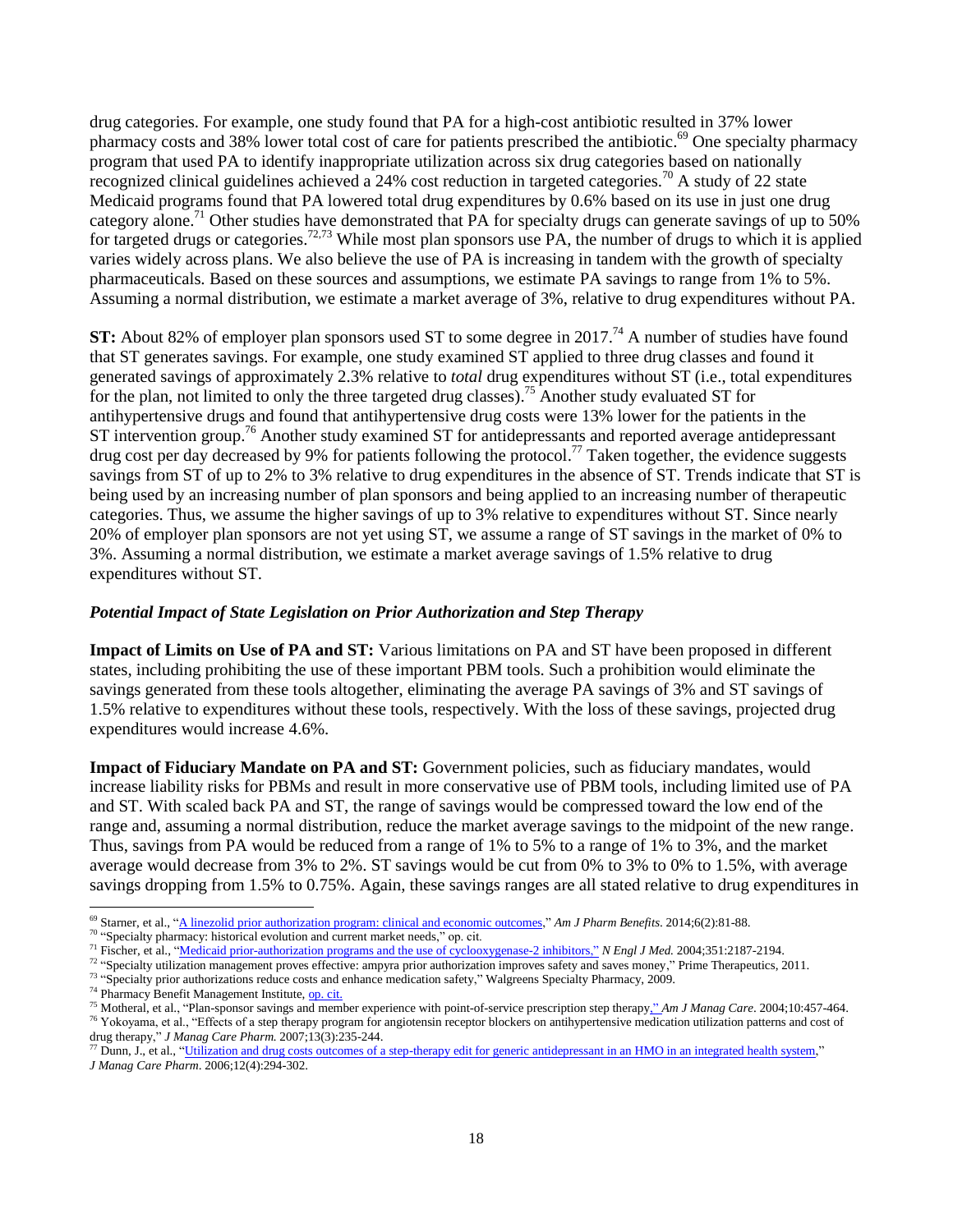the absence of PA and ST. Based on these reductions in savings, projected drug expenditures would increase 1.8% as a result of fiduciary mandates limiting the application of PA and ST. Fiduciary mandates would also have other impact savings from formulary and UM programs, which we have modeled separately.

#### *Other PBM Tools That Improve Formulary Performance*

In addition to PA and ST, PBMs use a variety of other tools to improve formulary management and promote the use of more cost-effective formulary drugs. These additional tools all work together to improve formulary performance and deliver drug cost savings:

- Formularies and therapeutic substitution
- Copay tiers
- Consumer education

**Formularies and Therapeutic Substitution:** Based on the decisions of plan sponsors, PBMs implement a variety of tools to improve formulary management/compliance and reduce costs. For example, 73% of plan sponsors opt to have PBMs implement formulary exclusions and 58% opt for mandatory generic programs among many other tools and techniques used alone or in combination.<sup>78</sup> CBO examined potential substitution for seven therapeutic classes and concluded that if generics were used in lieu of single-source brand-name prescriptions, prescription drug costs would have fallen by  $7\%$ .<sup>79</sup> Several other studies have demonstrated significant cost savings associated with more aggressive approaches to formulary management.<sup>80,81,82,83,84,85,86,87</sup> Research on PBM therapeutic substitution suggests savings of 1% to 5% relative to drug expenditures without such substitutions.<sup>88</sup> One PBM reported commercial clients that adopted a more highly managed formulary approach saved 8 percentage points more than clients that did not use this approach. $89$ 

Formulary management savings are available for both traditional and specialty drugs. Specialty drug categories with formulary-preferred brands have most often included growth hormone, multiple sclerosis, rheumatoid arthritis, blood modifiers, and hepatitis C. One plan increased the market share of the formulary-preferred human growth hormone from 27% to 82% within 12 months, generating savings of 20% in this expensive category.<sup>90</sup> As more biosimilars are approved during the next several years—with discounts of up to 50% relative to their brand competitors—these savings will extend to more specialty categories and become

l

88 Kaiser Family Foundation[, op. cit.](http://www.kff.org/rxdrugs/7295.cfm)

<sup>&</sup>lt;sup>78</sup> Pharmacy Benefit Management Institute[, op. cit.](https://www.pbmi.com/PBMI/Research/PBMI_Reports/Drug_Benefit_Reports/PBMI/Research/)

<sup>79</sup> "Effects of using generic [drugs on Medicare's prescription](https://www.cbo.gov/publication/21800?index=11838) drug spending," Congressional Budget Office, Sept. 2010.

<sup>80</sup> Shirneshan, et al., "Impact of a transition to more restrictive [drug formulary on therapy discontinuation and medication adherence,](http://onlinelibrary.wiley.com/doi/10.1111/jcpt.12349/full)" *J Clin Pharm Ther*. 2016;41(1):64-69.

<sup>81</sup> Parra, et al., "Retrospective evaluation of the conversion of amlodipine to alternative calcium channel blockers," *Pharmacotherapy*. 2000;20(9):1072- 1078.

<sup>&</sup>lt;sup>82</sup> Usher-Smith, et al., "Evaluation of the cost savings and clinical outcomes of switching patients from atorvastatin to simvastatin and losartan to candesartan in a primary care setting," *Int J Clin Pract*. 2007;61(1):15-23.

<sup>83</sup> Good, et al., "Therapeutic substitution of cimetidine for nizatidine was not associated with an increase in healthcare utilization," *Am J Manag Care*. 2000;6(10):1141-1146.

<sup>84</sup> Benedetto, et al., "Impact of interventions designed to increase market share and prescribing of fexofenadine at HMOs," *Am J Health Syst Pharm*. 2000;57(19):1778-1785.

<sup>&</sup>lt;sup>85</sup> Meissner, et al., "Drug and medical cost effects of a drug formulary change with therapeutic interchange for statin drugs in a multistate managed Medicaid organization," *J Manag Care Pharm*. 2006;12(4):331-340.

<sup>&</sup>lt;sup>86</sup> McKinley, et al., "Intraocular pressure control among patients transitioned from latanoprost to travoprost at a Veterans Affairs Medical Center Eye Clinic," *J Ocul Pharmacol Ther*. 2009;25(2):153-157.

<sup>87</sup> Schneeweiss, et al., "A therapeutic substitution policy for proton pump inhibitors: clinical and economic consequences," *Clin Pharmacol Ther*. 2006;79(4):379-388.

<sup>89 &</sup>quot;Mid-year [drug trend: prime held spending increases to 0.8% for commercial clients, generated negative trend for government program clients,"](https://www.primetherapeutics.com/en/news/pressreleases/2017/prime-midyear-drugtrend-2017-release.html) Prime Therapeutics, Oct. 2017.

<sup>90 &</sup>quot;Specialty pharmacy: historical evolution and current market needs," presented at PCMA Specialty Pharmacy Symposium, May 5, 2008.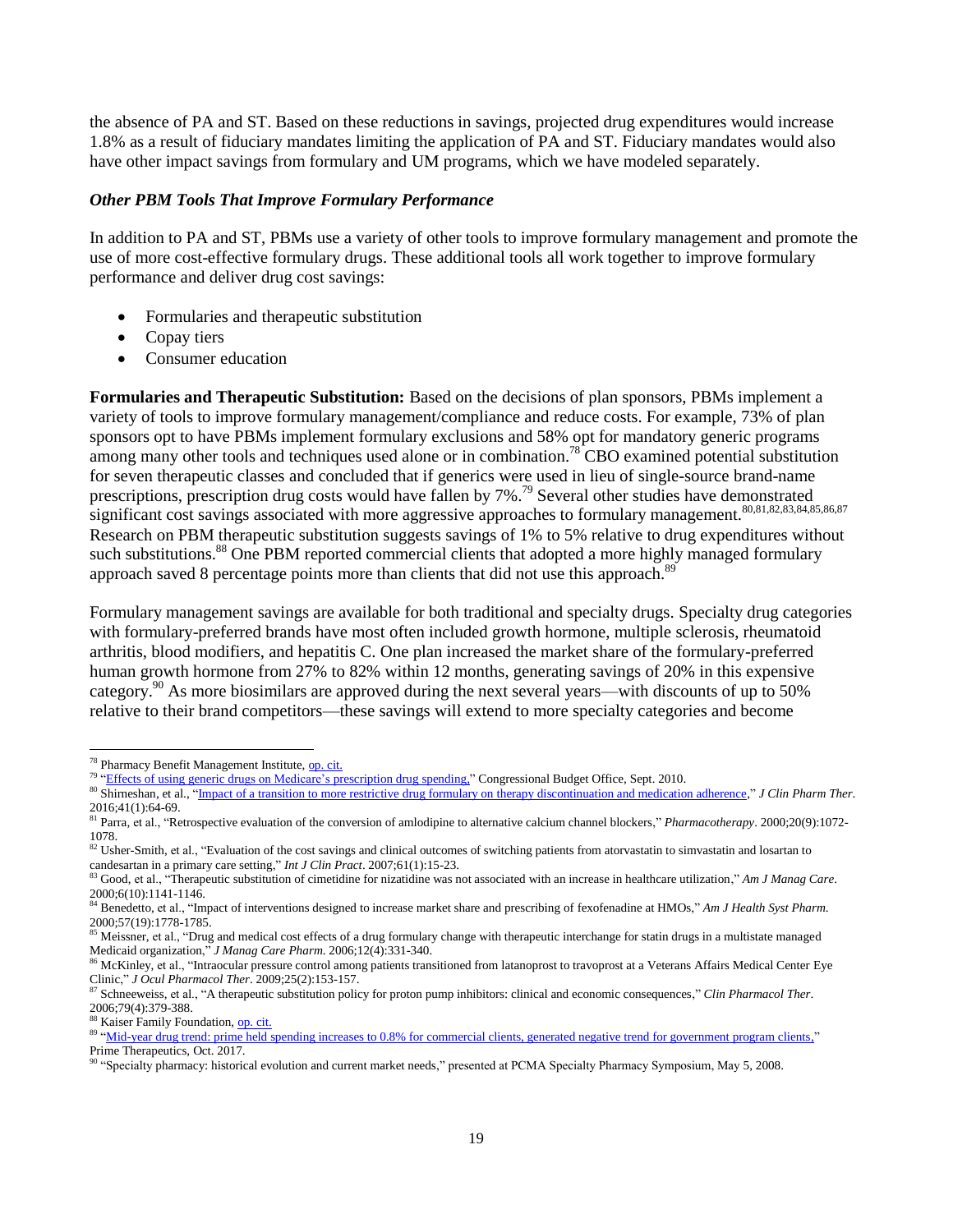increasingly significant for specialty drug expenditures. A recent Rand study predicted that biosimilars will lead to a \$54 billion reduction in direct spending on biologic drugs from 2018 to 2027, or about 3% of total biologic spending over the same period. $91$ 

We estimate that formulary management and therapeutic substitution programs save 1% to 5% on drug expenditures across all therapeutic categories. However, Visante assumes the effectiveness of these three categories of PBM tools (e.g., formularies and therapeutic substitution, copays, consumer education) depend on them being implemented together in an integrated fashion. Therefore, to be conservative and avoid doublecounting of savings, we adjust these estimated savings down to a range of 0.5% to 2.5%, relative to expenditures without the use of these PBM tools.

**Copay Tiers:** During the past 20 years, plan sponsors have dramatically increased the use of tiered copay structures to encourage greater use of generics and preferred brands. Benefit designs with three or more tiers have replaced two-tier benefit designs; the difference between the copay tiers has increased from about \$10 up to approximately  $$30.^{92}$  The implementation of tiered copays has created stronger aligned incentives for consumers and helped create more effective formulary management. One study examined the addition of a three-tier copay, with relatively modest copays of \$8/\$15/\$25. Payer costs dropped 17%, with 10% attributed to the absolute increase in copayments and 7% to the utilization of lower-cost drugs.<sup>93</sup> Another study found that changing from a single-tier or two-tier formulary to a three-tier formulary was associated with a decrease in total drug spending of 5% to 15%, depending on the copay structures.<sup>94</sup> Other studies demonstrated that the introduction of a third tier for non-preferred brands induced a shift to lower-tiered drugs and strengthened plans' ability to negotiate price discounts.<sup>95,96</sup> Another study examined the effect of the size of the copay differential and found that each \$5 increase in copayment was associated with decreased rates of switching to a relatively more expensive drug and an increased rate of switching to drugs of equal or lesser cost.<sup>97</sup>

Our savings model examines combined drug expenditures for both payers and consumers, so reallocating costs from payers to consumers is not counted as savings. That said, there is uncertainty about what the "optimal amount of consumer cost sharing" should be. According to one literature review, 85% of studies that examined changes in patient cost sharing revealed that increasing cost sharing had a negative effect on adherence.<sup>98</sup> Costrelated non-adherence has prompted some employers to reevaluate their cost-sharing policies. Some plan sponsors have reduced or eliminated copayments for selected medications in accordance with value-based insurance designs and demonstrated improvements in adherence as a result.<sup>99,100</sup>

Based on the published evidence, we estimate a range of savings of 2% to 10% associated with more advanced approaches to copay tiers. Again, we count only savings associated with the use of lower-cost drugs. Any shift in the distribution of costs from plan sponsors to consumers is not counted as savings. However, as stated above, Visante assumes the effectiveness of these three categories of PBM tools (e.g., formularies and therapeutic substitution, copays, consumer education) depends on these tools being used in an integrated fashion. Therefore, in order to be conservative and avoid double-counting of savings, we adjust these estimated savings down to 1% to 5%. In other words, moving from a one- or two-tiered copay to more advanced copay tiers may promote use

l

2008;27(1):103-112.

<sup>&</sup>lt;sup>91</sup> Mulcahy, et al., ["Biosimilar cost savings](https://www.rand.org/pubs/perspectives/PE264.html) in the United States," The Rand Corporation, Oct. 2017.

<sup>92</sup> ["2017 Employer Health Benefits Survey,"](https://www.kff.org/health-costs/report/2017-employer-health-benefits-survey/) Kaiser HRET, Sept. 2017.

<sup>93</sup> Motheral, et al., "Effect of three-tier prescription copay on pharmaceutical and other medical utilization," *Med Care*. Dec. 2001;39(12):1293-1304.

<sup>94</sup> Landon, et al., "Incentive formularies and changes in prescription drug spending," *Am J Manag Care.* Jun. 2007;13(part 2):360-369.

<sup>95</sup> Joyce, et al[, op. cit.](http://jama.ama-assn.org/content/288/14/1733)

<sup>96</sup> Huskamp, et al., "The impact of a three-tier formulary on demand response for prescription drugs," *J Econ Manag Strategy.* Jul. 2005;14(3):729-753.

<sup>97</sup> Saito, et al., ["Copayment level and drug switching: findings for type 2 diabetes,"](http://www.ajpb.com/journals/ajpb/2010/AJPB_10december/AJPB_10dec_Saito_412to420) *Am J Pharm Benefits*. 2010;2(6):412-420.

<sup>98</sup> Eaddy, et al., "How patient cost-sharing trends affect adherence and outcomes—a literature review," *Pharm Ther*. Jan. 2012;37(1):45-55. <sup>99</sup> Chernew, et al., "Impact of decreasing copayments on medication adherence within a disease management environment," *Health Aff (Millwood)*.

<sup>&</sup>lt;sup>100</sup> Maciejewski, et al., "Copayment reductions generate greater medication adherence in targeted patients. *Health Aff (Millwood)*. 2010;29(11):2002-2008.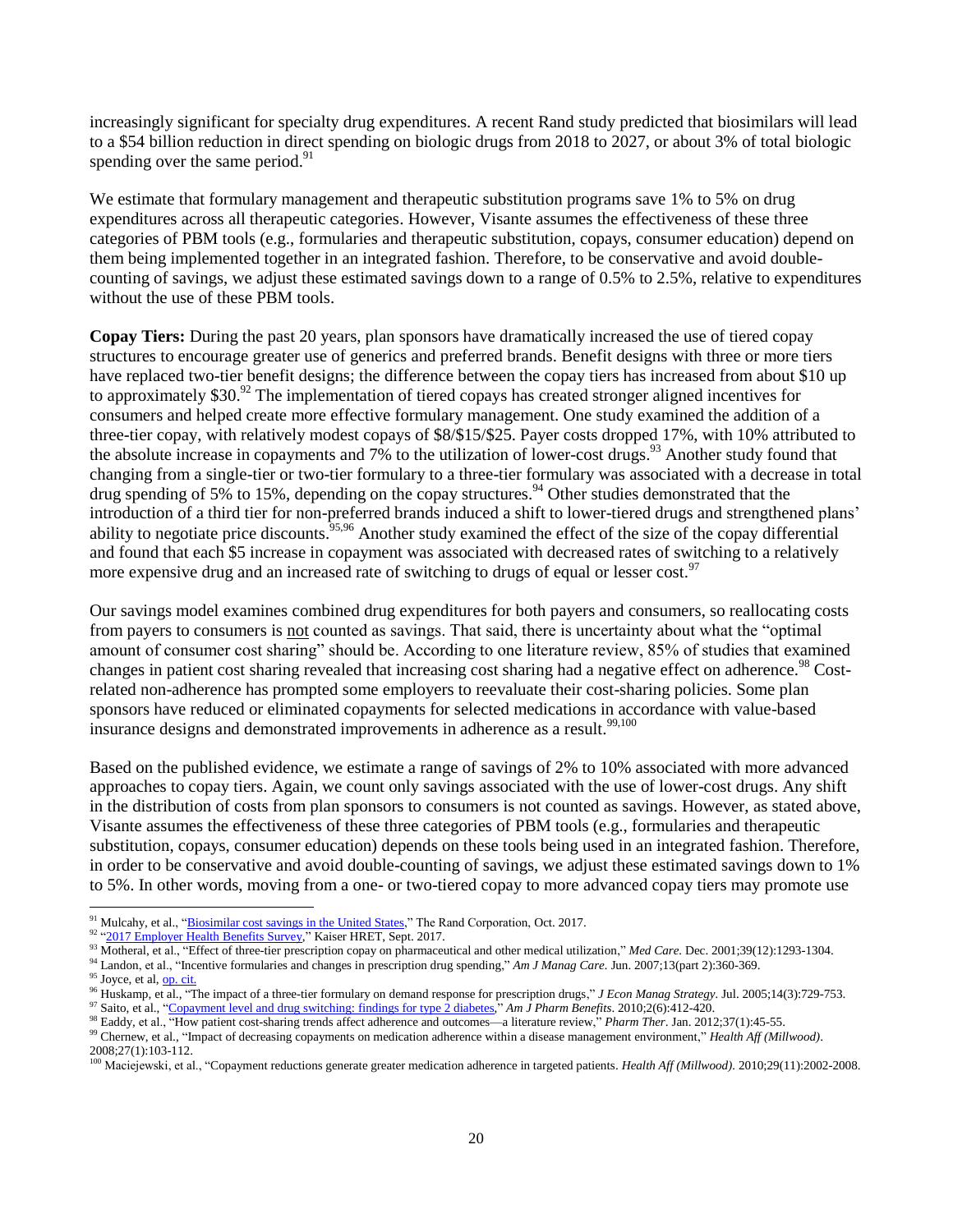of lower-cost drugs, creating savings of 1% to 5%. Assuming a normal distribution, we estimate average savings of 3%, relative to expenditures with rudimentary copay structures.

**Consumer Education:** PBMs use a variety of educational programs to increase consumer understanding of their pharmacy benefit. For example, a recent survey revealed that 71% of employer clients provide online tools and mobile apps, 57% provide clinical support and counseling, and 42% provide personalized health information.<sup>101</sup> In addition to stand-alone consumer education programs, PBMs may include incentives in their pharmacy network contracts to achieve improved formulary compliance and use of generic alternatives. For example, one PBM study estimated that consumer education can save up to 4% by combining generic incentives with consumer education.<sup>102</sup>

While some plans and PBMs may save up to 4%, other plans invest little time or money in consumer education.

Therefore, we estimate a range of savings of approximately 0% to 4% associated with consumer education. However, as stated above, Visante assumes the effectiveness of these three categories of PBM tools (e.g., formularies and therapeutic substitution, copays, consumer education) depend on working together in an integrated fashion. To be conservative and avoid double-counting of savings, we adjust these estimated savings down to a savings range of 0% to 2%. Assuming a normal distribution, we estimate average savings of 1%, achieved relative to drug expenditures by plans with no consumer education programs.

#### *Other PBM Tools That Manage Drug Utilization*

Prior authorization is often used as a UM tool, but PBMs offer their clients other UM tools as well, including drug utilization review (DUR), refill-too-soon checks, and quantity limits.

**DUR:** DUR programs improve quality and safety by preventing drug duplication, drug interactions, and polypharmacy. Such programs also reduce dangerous over-utilization of prescription drugs. Some DUR programs occur while the prescription is being filled in the pharmacy and the prescription claim is processing through the PBM. These checks include drug-drug interactions, drug duplications, and potential overuse. In addition to these concurrent checks during the claims processing, many employers also use retrospective DUR programs that occur after the prescription has been filled. Approximately 50% of employer plan sponsors now use retrospective DUR services, and 30% use prescriber profiling. More than 75% of employers use DUR programs focused on opioids and other controlled substances, while more than 80% of employers use specialty care management programs that include DUR activities.<sup>103</sup> Numerous studies have documented drug cost savings associated with DUR programs. One study examined DUR programs and found average savings of 6.9% relative to total drug expenditures without DUR programs (i.e., total expenditures under the plan, not limited to only drug categories targeted by the DUR programs).<sup>104</sup> An opioid DUR program demonstrated a 28% reduction in potentially unsafe opioid use.<sup>105</sup> DUR savings apply to both traditional (i.e., non-specialty) and specialty drug expenditures. Specialty pharmacies also use DUR to reduce product waste. One specialty pharmacy demonstrated that hemophilia assay management and waste reduction using DUR reduced targeted expenditures by 7.7%, that dose optimization using DUR saved 6.6% on a targeted medication, and that a waste reduction program using DUR reduced drug expenditures on targeted therapy by 1%.<sup>106</sup> Based on this evidence,

<sup>&</sup>lt;sup>101</sup> Pharmacy Benefit Management Institute[, op. cit.](https://www.pbmi.com/PBMI/Research/PBMI_Reports/Drug_Benefit_Reports/PBMI/Research/)

<sup>102</sup> Visante analysis of PBM Drug Trend Reports.

<sup>&</sup>lt;sup>103</sup> Pharmacy Benefit Management Institute, **op. cit.** 

<sup>104</sup> Moore, et al., "Systemwide effects of Medicaid retrospective drug utilization review programs," *J Health Polit Policy Law.* Aug. 2000;25(4):653-688. <sup>105</sup> Qureshi, et al., ["Effectiveness of a retrospective drug utilization review on potentially unsafe opioid and central nervous system combination therapy,"](http://www.jmcp.org/doi/full/10.18553/jmcp.2015.21.10.938)

*J Manag Care Spec Pharm.* Oct. 2015;21(10):938-944.

<sup>&</sup>lt;sup>106</sup> "Specialty Pharmacy: Historical Evolution and Current Market Needs," op. cit.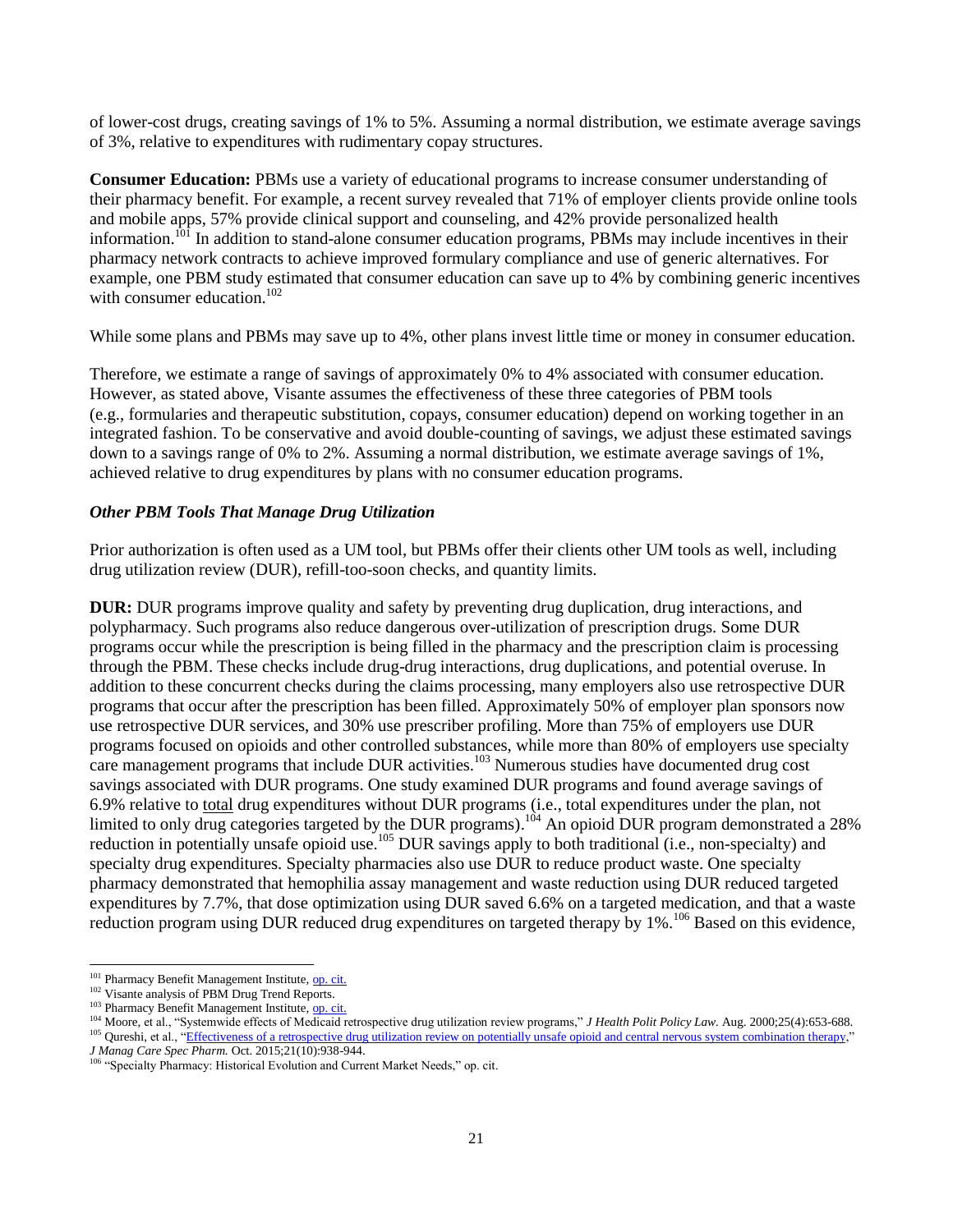we estimate a range of DUR savings in the marketplace of 3% to 7%. Assuming a normal distribution, we estimate a market average savings of 5% relative to drug expenditures without DUR.

**Refill-Too-Soon Checks:** About 92% of employer health plan sponsors use refill-too-soon checks in the claims processing system.<sup>107</sup> A refill-too-soon alert is sent to the pharmacy if, say, a pharmacy dispenses a 30-day supply of medication and the patient tries to refill it 10 days later. We estimate that virtually all plan sponsors obtain savings of 1% based on refill-too-soon checks (savings relative to expenditures without refill-too-soon checks).

**Quantity Limits:** More than 90% of employers report using quantity limits for top drug categories.<sup>108</sup> Research suggests that specific drug limits and general limitations can save up to 1% of drug expenditures.<sup>109</sup> PBMs publish their standard lists of drugs and quantity limits, which are all very similar.<sup>110</sup> We estimate that virtually all plan sponsors obtain savings of 1% (savings relative to drug expenditures without the use of quantity limits).

#### *Potential Impact of State Legislation on Other Formulary and Utilization Management Programs*

**Impact of Fiduciary Mandate:** Government policies such as fiduciary mandates would increase liability risks for PBMs and result in more limited use of formulary and UM programs. As these programs are scaled back, the range of savings would be compressed toward the low end of the current marketplace range, and thereby reduce the average. We predict that the range of formulary management savings would compress from 1.5% to 9.5% to 1.5% to 5.5%, with market average savings dropping from 5.5% to 3.5%. Savings from DUR programs would decrease from 3% to 7% to 3% to 5%, with the average savings cut from 5% to 4%. Again, these savings are all relative to drug expenditures in the absence of these PBM tools. Based on these reductions in average savings, projected drug expenditures would increase 3%. This estimated impact is only for lost savings related to formulary and UM, and does not include other cost impacts on savings from PA and ST discussed above.

**Impact of Any Willing Specialty Pharmacy Legislation:** The effectiveness of PA, ST, formulary management, and UM programs in managing specialty drug expenditures often hinges on active participation by specialty pharmacies. Specialty pharmacies have highly trained teams of pharmacists, nurses, and other experts to deliver advanced patient care services, customized for individual patients and individual drug therapies. Specialty pharmacy operations may be coordinated with a PBM's PA, ST, formulary, and UM programs, including special training, staff, and information systems. Any willing specialty pharmacy legislation would bring in specialty pharmacies that do not have specialized resources and expertise and are not coordinated with PBM programs. Therefore, the effectiveness of these PBM programs would be hampered. Without active participation by specialty pharmacies, the range of savings would be compressed toward the low end of the range and, assuming a normal distribution, thereby reduce the market average savings. The range of formulary management savings would decrease from 1.5% to 9.5% to 1.5% to 5.5%, with the market average savings dropping from 5.5% to 3.5%. Savings from DUR programs would decrease from a range of 3% to 7% to a range of 3% to 5%, with the average savings dropping from 5% to 4%. Again, these savings are all relative to drug expenditures in the absence of these PBM tools. This negative impact on PBM savings would be limited to specialty drug expenditures, which are expected to represent approximately 50% of projected drug expenditures during the next 10 years. Based on these reductions in average savings on specialty drug costs, overall projected drug expenditures (i.e., specialty and non-specialty) would increase 2.4%. This estimated impact is only for lost savings related to formulary and UM and does not include other negative impacts on savings from other PBM tools discussed above (e.g., specialty pharmacy, network discounts, PA, and ST).

<sup>&</sup>lt;sup>107</sup> Pharmacy Benefit Management Institute[, op. cit.](http://www.benefitdesignreport.com/)

<sup>&</sup>lt;sup>108</sup> Pharmacy Benefit Management Institute[, op. cit.](http://www.benefitdesignreport.com/)

<sup>109</sup> Visante analysis of PBM Drug Trend Reports.

<sup>110</sup> Visante analysis of PBM published quantity limits.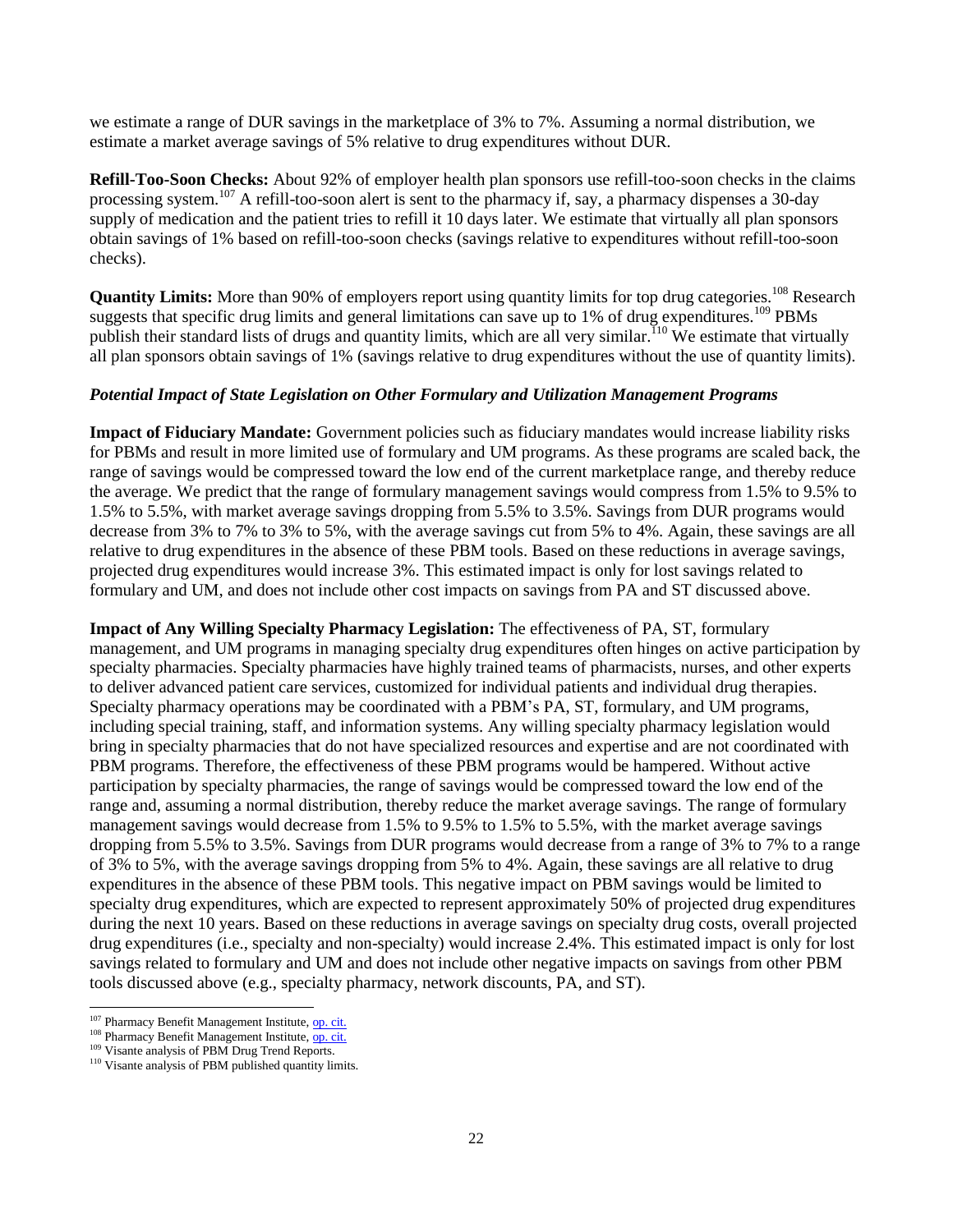#### *Potential Impact of Fiduciary Mandates: Additional Costs of Liability Insurance*

Requiring PBMs to owe a fiduciary duty to covered entities would expose PBMs to increased legal risk that may result in the need to adopt defensive business and operating strategies to avoid the threat of litigation. The added cost of increased insurance exposure could drive pharmaceutical costs higher. Operationally, we believe that an important impact of the legislation is to expose PBMs to legal liability for the drug benefits that they manage. PBMs would have to boost their liability insurance and might limit the use of utilization techniques to avoid potential lawsuits.

The most reliable data on medical liability insurance costs were published in  $2010$ <sup>111</sup>. These data suggested that total liability insurance costs for doctors and hospitals were approximately 1% of total U.S. expenditures for doctors and hospitals. We estimate that PBMs would be forced to purchase liability insurance that might be priced in a similar manner. Therefore, we apply the same ratio to PBMs and drug expenditures (i.e., additional PBM liability insurance costs will be approximately 1% of covered drug expenditures). In other words, projected drug expenditures would increase 1%. This estimated impact is only for the additional cost of liability insurance and does not include other cost impacts on savings from other PBM tools discussed above.

We interviewed a number of legal experts who believe that this methodology is reasonable. However, given the limited information available, it probably understates the potential cost of additional insurance, particularly since this would be a new type of insurance coverage and thus carry additional risk and additional price premiums from liability insurers.

In addition, fiduciary mandates would result in additional costs from administering benefits under a patchwork of varying legal requirements across states. Additional costs and risks could result from private actions for damages by a client or a consumer, as a result of a "fiduciary" label. All those costs would be passed back inevitably to the plan sponsors, but we are unable to specifically estimate these potential costs. Therefore, we believe our estimates for both insurance and other costs associated with fiduciary requirements are conservative and understated.

 $\overline{a}$ <sup>111</sup> Mello, et al., ["National costs of the medical liability system,"](http://content.healthaffairs.org/content/29/9/1569) *Health Aff (Millwood)*. 2010;29(9):1569-1577.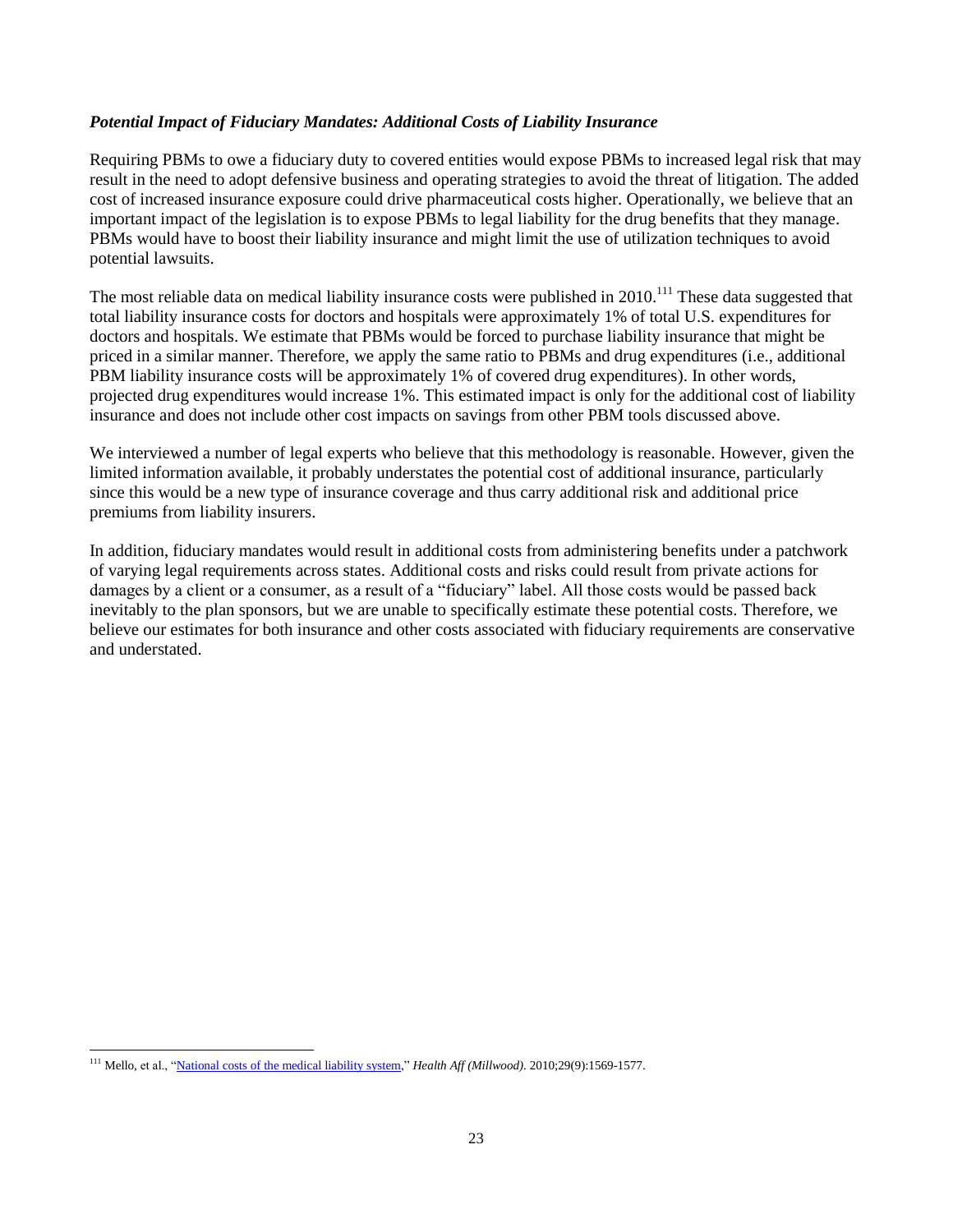## *Summary: Potential Impact of State Legislation on PBM Tools and Savings*

The table below summarizes which PBM tools would be negatively affected by four types of state legislation.

| <b>PBM</b> Tools/Impact                               | <b>Disclosure</b><br><b>Mandate</b> | <b>Fiduciary</b><br><b>Mandate</b> | <b>Prohibit PA</b><br>and ST | <b>Any Willing</b><br><b>Specialty</b><br><b>Pharmacy</b> |
|-------------------------------------------------------|-------------------------------------|------------------------------------|------------------------------|-----------------------------------------------------------|
| Manufacturer rebates                                  |                                     |                                    |                              |                                                           |
| Pharmacy network contract discounts                   |                                     |                                    |                              |                                                           |
| PA and ST                                             |                                     |                                    |                              |                                                           |
| Other PBM tools that improve formulary<br>performance |                                     |                                    |                              |                                                           |
| Other PBM tools that manage utilization               |                                     | ✔                                  |                              |                                                           |
| Additional liability insurance                        |                                     |                                    |                              |                                                           |
| Increase in projected drug<br>expenditures            | 4.3%                                | 5.8%                               | $4.6\%$                      | $2.9\%$                                                   |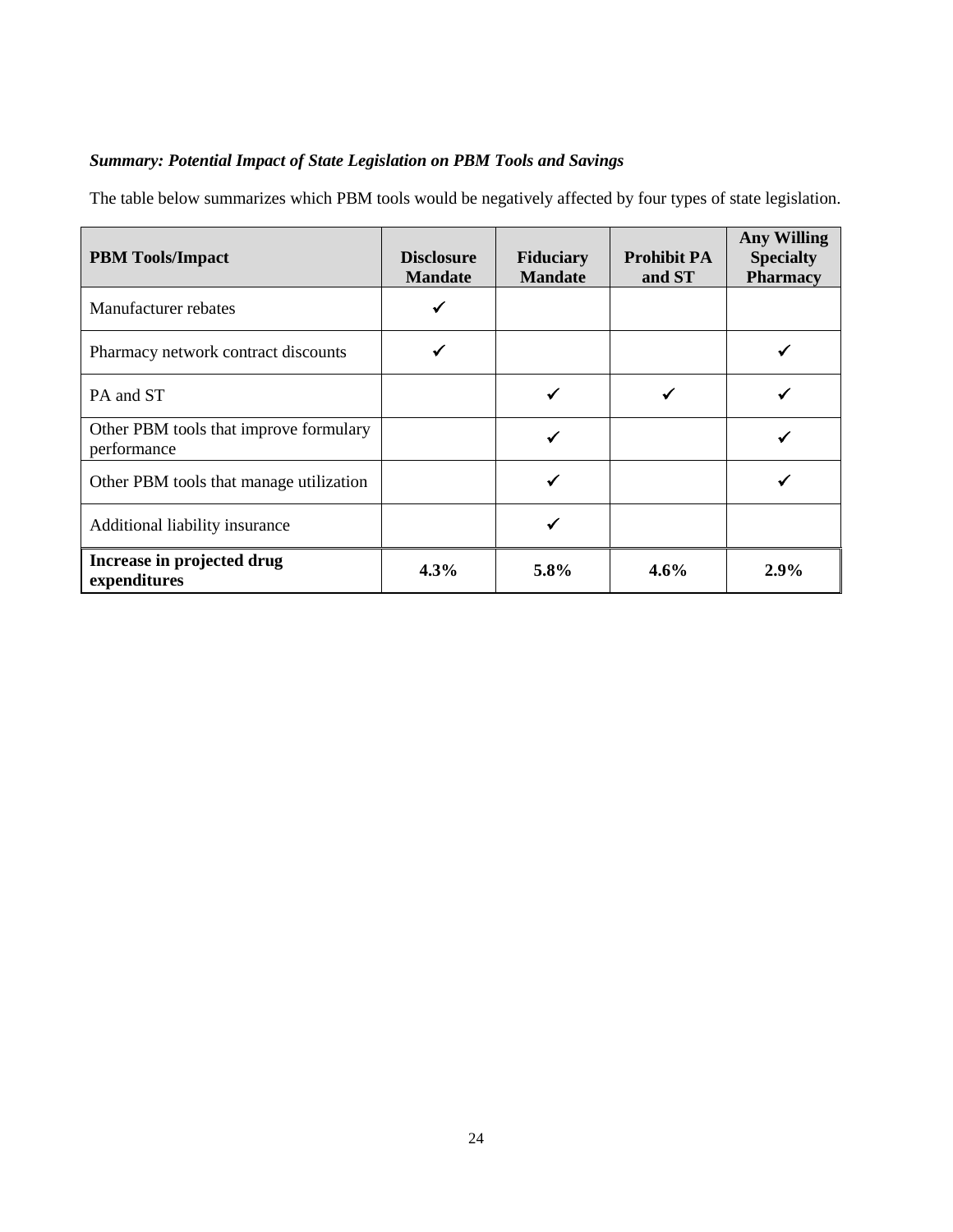## **B. Projected Drug Expenditures (2019 to 2028) and State-by-State Breakdowns**

To derive baseline drug expenditures managed using PBM tools, Visante began with CMS National Health Expenditure (NHE) projections for outpatient prescription drug expenditures from 2017 to 2026. These expenditures do not include drugs administered in hospitals or physician offices. Visante extrapolated these projections to 2027 and 2028. By these estimates, spending on outpatient prescription drugs will grow from  $$381$  billion in 2019 to \$679 billion in 2028, for a total of \$5.2 trillion over the 10-year period.<sup>112</sup>

The projections reflect CMS assumptions concerning the impact of health reform, manufacturer price inflation, patent expirations, new drug introductions, follow-on biologics, and other factors. Our model incorporates these assumptions to the extent that they are incorporated into the NHE projections.

CMS outpatient drug expenditure projections reflect net costs to payers, including plan sponsors and consumers. Manufacturer and pharmacy discounts are reflected in CMS figures. CMS segments outpatient prescription drug expenditures by payer, including private insurance, Medicare, Medicaid, and other government programs. Visante assumes that nearly all commercial/private insurer expenditures are associated with the use of PBM tools. Visante also estimated the share of consumer out-of-pocket expenditures arising from copayments/cost sharing for prescriptions associated with PBMs and PBM tools, based on survey data for commercial plan sponsors. 113,114

After these calculations, we estimate that outpatient prescription drug expenditures for the commercial market (associated with average use of PBM tools, including plan sponsor and consumer payments) will be approximately \$191 billion in 2019 and \$2.5 trillion over the 10-year period 2019 to 2028. Drug expenditures for the fully insured portion of the commercial market will be \$94 billion in 2019 and \$1.2 trillion over the 10-year period from 2019 to 2028.

As discussed, CMS's 10-year projections reflect many assumptions regarding marketplace trends. We believe that CMS estimates reasonably capture these trends and reflect the current savings that PBMs achieve in the marketplace. For example, CMS estimates that drug manufacturer rebates to pharmacy benefit managers have increased sharply in the past few years and are expected to have dampened prescription drug spending growth in 2017.<sup>115</sup> However, CMS does not publish the detailed factors underlying its model, so we estimated the factor inputs necessary to model PBM savings and then applied them to baseline expenditures derived from CMS data.

We assume that over the 10-year projection period:

- Expenditures for traditional prescription drugs will show low growth or no growth during the next 10 years, while specialty drug spending will continue to grow rapidly.<sup>116</sup> The generic dispensing rate was 84.6% in  $2016^{117}$  and will grow slowly.<sup>118</sup> We assume that these trends are captured in the CMS projections.
- Specialty medications will be the dominant force driving growth in prescription drug expenditures over the next 10 years. One report estimates total specialty drug spending under pharmacy benefits doubling

l <sup>112</sup> [National Health Expenditure Data](http://www.cms.gov/Research-Statistics-Data-and-Systems/Statistics-Trends-and-Reports/NationalHealthExpendData/NationalHealthAccountsProjected.html) (2016 to 2025 data extrapolated to 2028), CMS.

<sup>&</sup>lt;sup>113</sup> ["2017 employer health benefits survey,"](https://www.kff.org/health-costs/report/2017-employer-health-benefits-survey/) Kaiser HRET, Sept. 2017.

<sup>114</sup> Pharmacy Benefit Management Institute[, op. cit.](http://www.benefitdesignreport.com/)

<sup>&</sup>lt;sup>115</sup> Cuckler, et al., "National health expenditure projections, 2017–26: despite uncertainty, fundamentals [primarily drive spending growth,"](https://www.healthaffairs.org/doi/abs/10.1377/hlthaff.2017.1655) *Health Aff (Millwood).* 2018;37(3).

<sup>&</sup>lt;sup>116</sup> Drug Trend Reports from CVS Health, Express Scripts, and Prime Therapeutics.

 $117$  IQVIA Institute (formerly Quintiles IMS), [op.](https://www.iqvia.com/institute/reports/medicines-use-and-spending-in-the-us-a-review-of-2016) cit.

<sup>&</sup>lt;sup>118</sup> IQVIA and PBM Drug Trend Reports.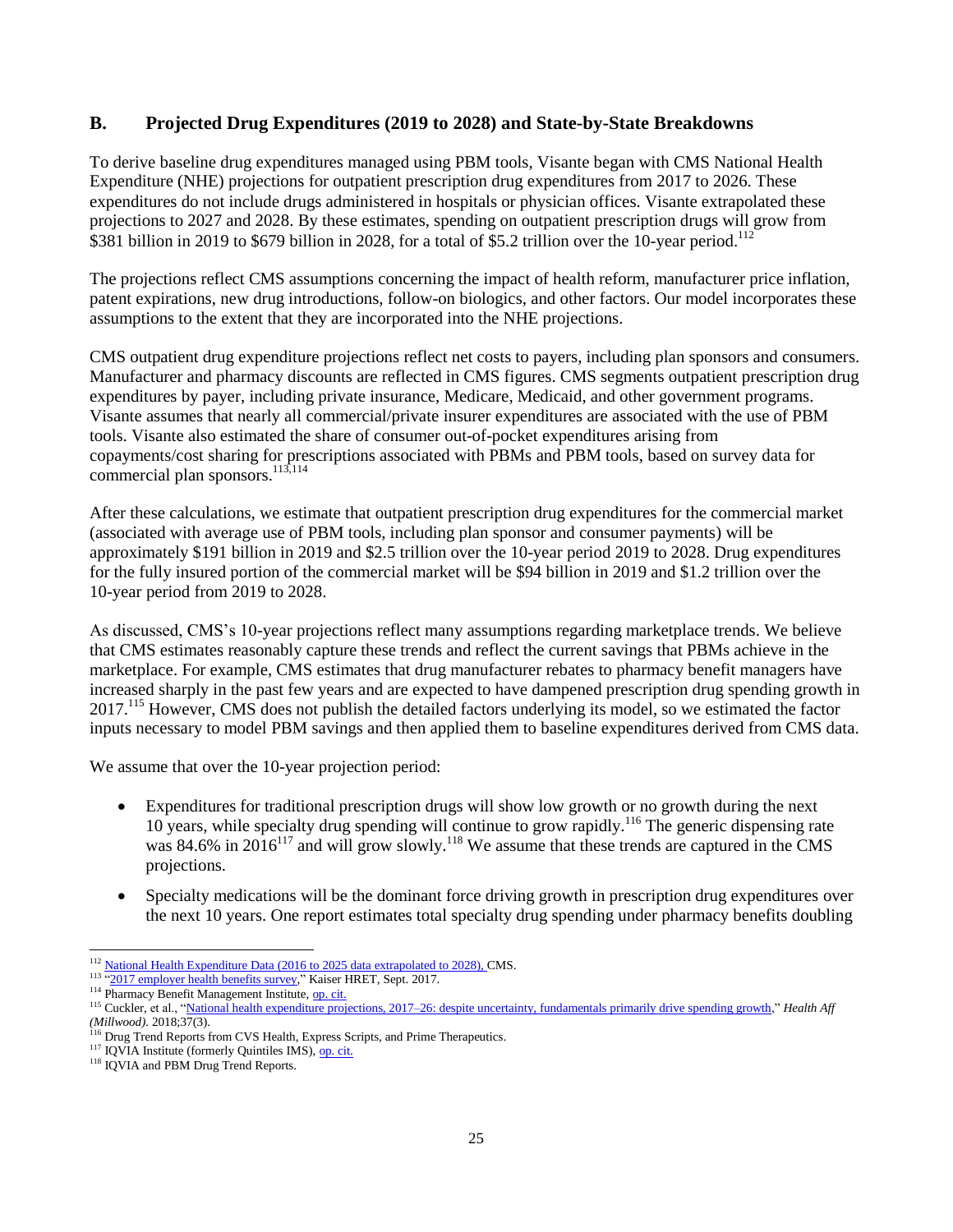from \$120 billion in 2016 to \$240 billion in 2021.<sup>119</sup> Most observers project that the specialty pharmacy market will grow much more rapidly than will the market for traditional prescription drugs, at a projected compound annual growth rate greater than 10%.<sup>120</sup> We estimate the total specialty market under the pharmacy benefit growing from \$130 billion in 2019 to \$400 billion in 2028. A roughly equal amount of specialty drug expenditures covered under the medical benefit and administered in hospitals, clinics, and physician offices is not included in CMS projected outpatient drug expenditures and not included in our analysis.

 While more PBMs are playing a management role in physician-administered specialty injectable drugs covered by medical benefits, our projected drug expenditures and PBM savings estimates do not reflect such activity.

We created a state-by-state breakdown for the national projected drug expenditures for the fully insured commercial population (which includes fully insured employer-sponsored plans and individually purchased insurance both within and outside health exchanges). Projected national outpatient drug expenditures were then calculated for each state based on Visante's state-by-state enrollment estimates, including state-by-state enrollment estimates for commercial fully insured, commercial self-insured, Medicare, and Medicaid based on a number of published references.121,122,123,124,125

Our methodology results in state-by-state estimates that capture many—but not all—of the factors that may characterize the prescription drug market in individual states. Any unusual circumstances that would not be captured by enrollment patterns would not be reflected in our estimates. Finally, some states may have already enacted laws related to the legislative areas included in our economic model. To the extent that such laws have already raised costs, those costs would be included in the estimates presented in the report.

<sup>&</sup>lt;sup>119</sup> "2017 economic report on pharmacies [and pharmacy benefit managers,](http://drugchannelsinstitute.com/files/2017-PharmacyPBM-DCI-Overview.pdf)" Pembroke Consulting, Feb. 2017.

<sup>&</sup>lt;sup>120</sup> Drug Trend Reports from CVS Health, Express Scripts, and Prime Therapeutics.

<sup>&</sup>lt;sup>121</sup> U.S. [Census, 2016.](https://www.census.gov/data/tables/2016/demo/popest/nation-total.html)

<sup>&</sup>lt;sup>122</sup> "Health insurance [coverage of the total](http://kff.org/other/state-indicator/total-population/) population (2016)," Kaiser Family Foundation, accessed Feb. 2017.

<sup>&</sup>lt;sup>123</sup> "Percent of private-sector enrollees that are enrolled in self-insured plans at establishments that offer health insurance by firm size and state: United [States," AHRQ Medical Expenditure Panel Survey,](https://meps.ahrq.gov/data_stats/summ_tables/insr/state/series_2/2016/tiib2b1.htm) 2016.

<sup>&</sup>lt;sup>124</sup> More than 99% of covered workers in employer-sponsored plans have a prescription drug benefit. ["2017 employer health benefits survey,"](https://www.kff.org/health-costs/report/2017-employer-health-benefits-survey/) Kaiser HRET, Sept. 2017.

<sup>&</sup>lt;sup>125</sup> ["Health exchange enrollment, total effectuated enrollment and financial assistance by state,"](https://www.cms.gov/Newsroom/MediaReleaseDatabase/Fact-sheets/2017-Fact-Sheet-Items/2017-03-15.html) CMS, Mar. 15, 2017.